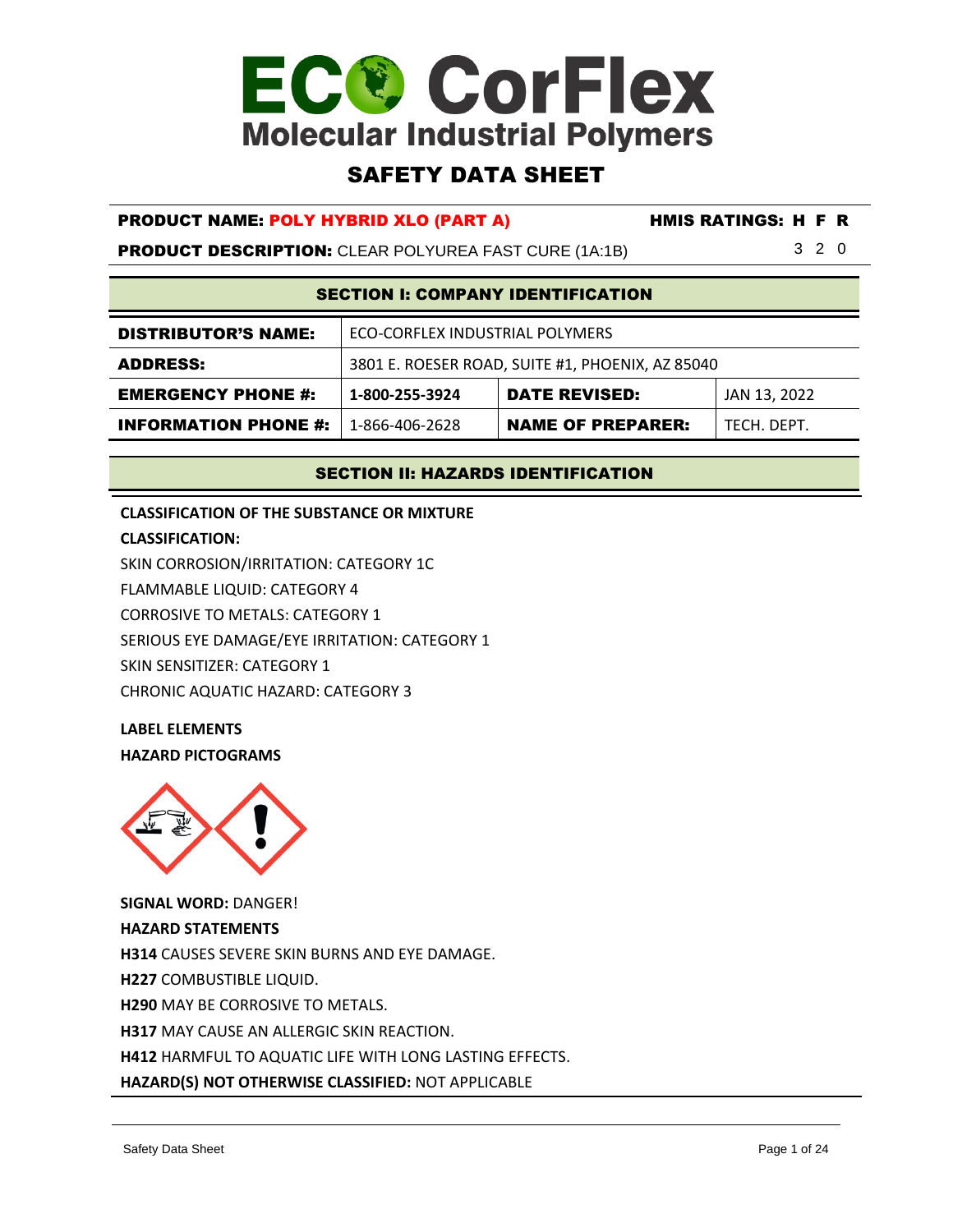## SAFETY DATA SHEET

#### PRODUCT NAME: POLY HYBRID XLO (PART A) HMIS RATINGS: H F R

**PRODUCT DESCRIPTION:** CLEAR POLYUREA FAST CURE (1A:1B) 3 2 0

#### SECTION II: HAZARDS IDENTIFICATION (CONT'D)

#### **PRECAUTIONARY STATEMENT(S) GENERAL**

P101 IF MEDICAL ADVICE IS NEEDED, HAVE PRODUCT CONTAINER OR LABEL AT HAND.

P102 KEEP OUT OF REACH OF CHILDREN.

#### **PRECAUTIONARY STATEMENT(S) PREVENTION**

P202 DO NOT HANDLE UNTIL ALL SAFETY PRECAUTIONS HAVE BEEN READ AND UNDERSTOOD.

P210 KEEP AWAY FROM HEAT/SPARKS/OPEN FLAMES/HOT SURFACES. - NO SMOKING.

P234 KEEP ONLY IN ORIGINAL CONTAINER.

P260 DO NOT BREATHE MIST/VAPOURS/SPRAY.

P264 WASH THOROUGHLY AFTER HANDLING.

P272 CONTAMINATED WORK CLOTHING SHOULD NOT BE ALLOWED OUT OF THE WORKPLACE.

P273 AVOID RELEASE TO THE ENVIRONMENT.

P280 WEAR PROTECTIVE GLOVES/PROTECTIVE CLOTHING/EYE PROTECTION/FACE PROTECTION.

#### **PRECAUTIONARY STATEMENT(S) RESPONSE**

P301+P330+P331 IF SWALLOWED: RINSE MOUTH. DO NOT INDUCE VOMITING.

P303+P361+P353 IF ON SKIN (OR HAIR): REMOVE/TAKE OFF IMMEDIATELY ALL CONTAMINATED CLOTHING. RINSE SKIN WITH WATER/SHOWER.

P302+P352 IF ON SKIN: WASH WITH PLENTY OF WATER.

P333+P313 IF SKIN IRRITATION OR RASH OCCURS: GET MEDICAL ADVICE/ATTENTION.

P308+P313 IF EXPOSED OR CONCERNED: GET MEDICAL ADVICE/ATTENTION.

P363 WASH CONTAMINATED CLOTHING BEFORE REUSE.

P304+P340 IF INHALED: REMOVE PERSON TO FRESH AIR AND KEEP COMFORTABLE FOR BREATHING.

P390 ABSORB SPILLAGE TO PREVENT MATERIAL DAMAGE

P305+P351+P338 IF IN EYES: RINSE CAUTIOUSLY WITH WATER FOR SEVERAL MINUTES. REMOVE CONTACT LENSES IF PRESENT AND EASY TO DO. CONTINUE RINSING.

#### **PRECAUTIONARY STATEMENT(S) STORAGE**

P403+P235 STORE IN A WELL-VENTILATED PLACE. KEEP COOL.

P405 STORE LOCKED UP.

#### **PRECAUTIONARY STATEMENT(S) DISPOSAL**

P501 DISPOSE OF CONTENTS/CONTAINER TO AUTHORISED HAZARDOUS OR SPECIAL WASTE COLLECTION POINT IN ACCORDANCE WITH ANY LOCAL REGULATION.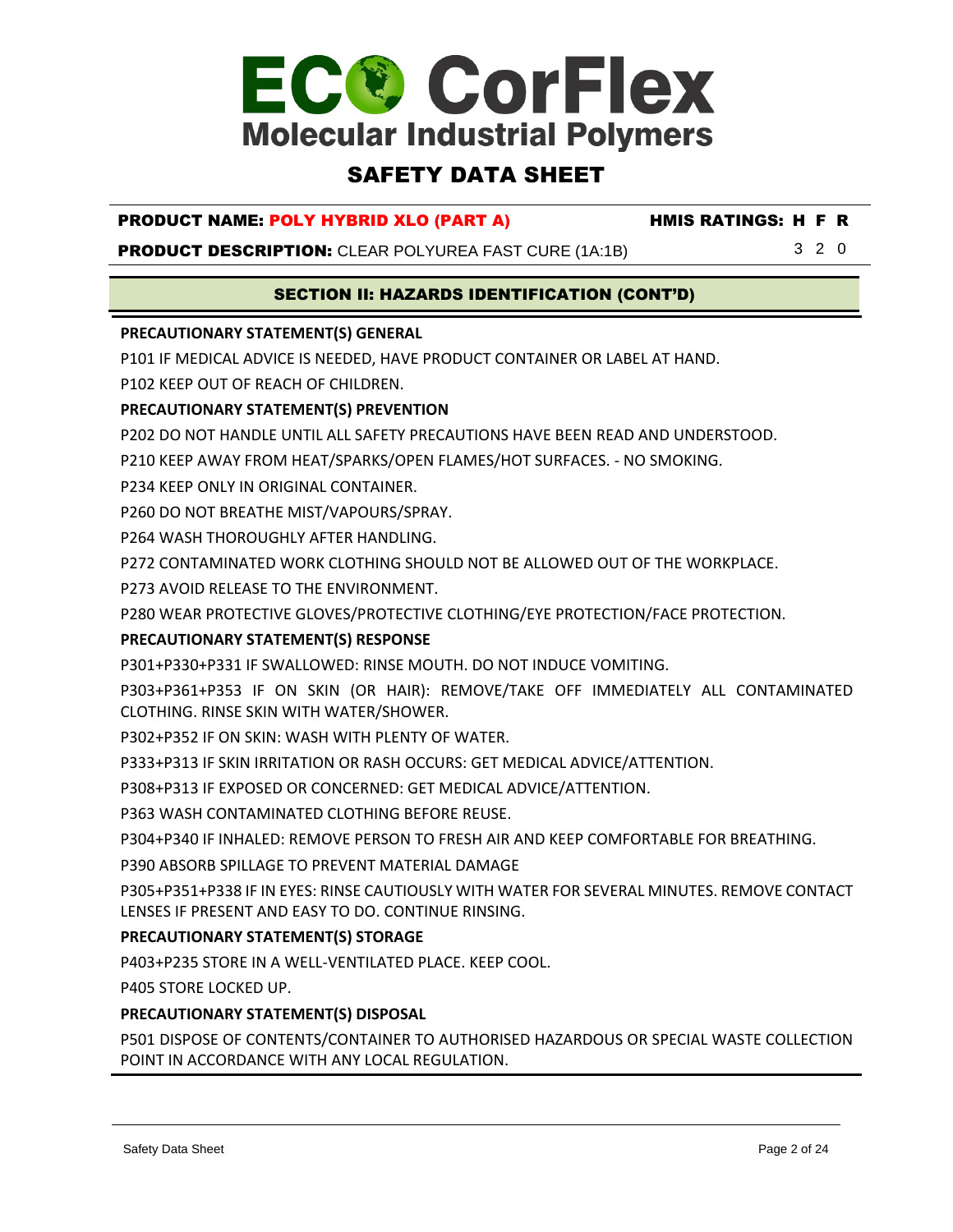## SAFETY DATA SHEET

#### PRODUCT NAME: POLY HYBRID XLO (PART A) HMIS RATINGS: H F R

**PRODUCT DESCRIPTION:** CLEAR POLYUREA FAST CURE (1A:1B) 3 2 0

#### SECTION III: COMPOSITION & INFORMATION ON INGREDIENTS

| <b>HAZARDOUS INGREDIENTS</b>                                | <b>WT.</b> % | <b>CAS NUMBER</b> |
|-------------------------------------------------------------|--------------|-------------------|
| ASPARTIC ACID, N,N'-(METHYLENEDICYCLOHEXANEDIYL)BIS-, ESTER | 40-70        | 136210-30-5       |
| ASPARTIC ACID, N,N'-(METHYLENEDICYCLOHEXANEDIYL)BIS-, ESTER | $10 - 25$    | 136210-32-7       |
| BIS(1,2,2,6,6-PENTAMETHYL-4-PIPERIDYL)SEBACATE              | $1 - 5$      | 41556-26-7        |
| LATENT ALIPHATIC POLYAMINE                                  | $1 - 5$      | 54914-37-3        |

The specific chemical identity and/or exact percentage (concentration) of composition has been withheld as a trade secret.

#### SECTION IV: FIRST AID MEASURES

#### **DESCRIPTION OF FIRST AID MEASURES**

#### **EYE CONTACT**

IF THIS PRODUCT COMES IN CONTACT WITH THE EYES:

IMMEDIATELY HOLD EYELIDS APART AND FLUSH THE EYE CONTINUOUSLY WITH RUNNING WATER.

ENSURE COMPLETE IRRIGATION OF THE EYE BY KEEPING EYELIDS APART AND AWAY FROM EYE AND MOVING THE EYELIDS BY OCCASIONALLY LIFTING THE UPPER AND LOWER LIDS.

CONTINUE FLUSHING UNTIL ADVISED TO STOP BY THE POISONS INFORMATION CENTRE OR A DOCTOR, OR FOR AT LEAST 15 MINUTES.

TRANSPORT TO HOSPITAL OR DOCTOR WITHOUT DELAY.

REMOVAL OF CONTACT LENSES AFTER AN EYE INJURY SHOULD ONLY BE UNDERTAKEN BY SKILLED PERSONNEL.

#### **FOR AMINES:**

IF LIQUID AMINES COME IN CONTACT WITH EYES, IRRIGATE IMMEDIATELY AND CONTINUOUSLY WITH LOW PRESSURE FLOWING WATER, PREFERABLY FROM AN EYE WASH FOUNTAIN, FOR 15-30 MINUTES.

FOR MORE EFFECTIVE FLUSHING OF THE EYES, USE THE FINGERS TO SPREAD APART AND HOLD OPEN THE EYELIDS. THE EYES SHOULD THEN BE "ROLLED" OR MOVED IN ALL DIRECTIONS.

SEEK IMMEDIATE MEDICAL ATTENTION, PREFERABLY FROM AN OPHTHALMOLOGIST.

#### **IF SKIN OR HAIR CONTACT OCCURS:**

IMMEDIATELY FLUSH BODY AND CLOTHES WITH LARGE AMOUNTS OF WATER, USING SAFETY SHOWER IF AVAILABLE.

QUICKLY REMOVE ALL CONTAMINATED CLOTHING, INCLUDING FOOTWEAR.

WASH SKIN AND HAIR WITH RUNNING WATER. CONTINUE FLUSHING WITH WATER UNTIL ADVISED TO STOP BY THE POISONS INFORMATION CENTRE.

TRANSPORT TO HOSPITAL OR DOCTOR.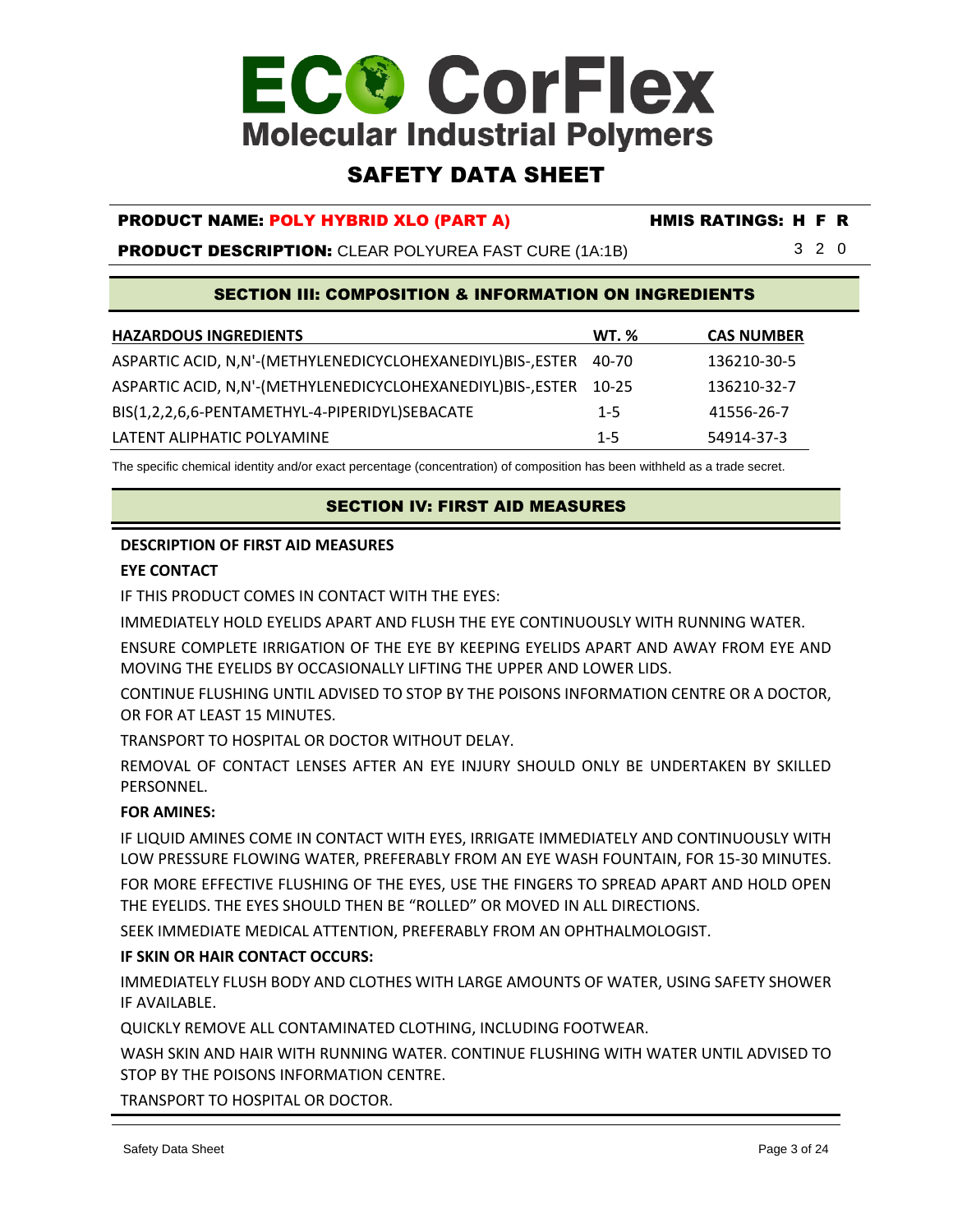### SAFETY DATA SHEET

#### PRODUCT NAME: POLY HYBRID XLO (PART A) HMIS RATINGS: H F R

**PRODUCT DESCRIPTION:** CLEAR POLYUREA FAST CURE (1A:1B) 3 2 0

#### SECTION IV: FIRST AID MEASURES (CONT'D)

#### **FOR AMINES:**

IN CASE OF MAJOR EXPOSURE TO LIQUID AMINE, PROMPTLY REMOVE ANY CONTAMINATED CLOTHING, INCLUDING RINGS, WATCHES, AND SHOE, PREFERABLY UNDER A SAFETY SHOWER.

WASH SKIN FOR 15 TO 30 MINUTES WITH PLENTY OF WATER AND SOAP. CALL A PHYSICIAN IMMEDIATELY.

REMOVE AND DRY-CLEAN OR LAUNDER CLOTHING SOAKED OR SOILED WITH THIS MATERIAL BEFORE REUSE. DRY CLEANING OF CONTAMINATED CLOTHING MAY BE MORE EFFECTIVE THAN NORMAL LAUNDERING.

INFORM INDIVIDUALS RESPONSIBLE FOR CLEANING OF POTENTIAL HAZARDS ASSOCIATED WITH HANDLING CONTAMINATED CLOTHING.

DISCARD CONTAMINATED LEATHER ARTICLES SUCH AS SHOES, BELTS, AND WATCHBANDS.

NOTE TO PHYSICIAN: TREAT ANY SKIN BURNS AS THERMAL BURNS. AFTER DECONTAMINATION, CONSIDER THE USE OF COLD PACKS AND TOPICAL ANTIBIOTICS.

#### **INHALATION**

IF FUMES OR COMBUSTION PRODUCTS ARE INHALED REMOVE FROM CONTAMINATED AREA.

LAY PATIENT DOWN. KEEP WARM AND RESTED.

PROSTHESES SUCH AS FALSE TEETH, WHICH MAY BLOCK AIRWAY, SHOULD BE REMOVED, WHERE POSSIBLE, PRIOR TO INITIATING FIRST AID PROCEDURES.

APPLY ARTIFICIAL RESPIRATION IF NOT BREATHING, PREFERABLY WITH A DEMAND VALVE RESUSCITATOR, BAG-VALVE MASK DEVICE, OR POCKET MASK AS TRAINED. PERFORM CPR IF NECESSARY.

TRANSPORT TO HOSPITAL, OR DOCTOR, WITHOUT DELAY.

INHALATION OF VAPOURS OR AEROSOLS (MISTS, FUMES) MAY CAUSE LUNG OEDEMA.

CORROSIVE SUBSTANCES MAY CAUSE LUNG DAMAGE (E.G. LUNG OEDEMA, FLUID IN THE LUNGS).

AS THIS REACTION MAY BE DELAYED UP TO 24 HOURS AFTER EXPOSURE, AFFECTED INDIVIDUALS NEED COMPLETE REST (PREFERABLY IN SEMI-RECUMBENT POSTURE) AND MUST BE KEPT UNDER MEDICAL OBSERVATION EVEN IF NO SYMPTOMS ARE (YET) MANIFESTED.

BEFORE ANY SUCH MANIFESTATION, THE ADMINISTRATION OF A SPRAY CONTAINING A DEXAMETHASONE DERIVATIVE OR BECLOMETHASONE DERIVATIVE MAY BE CONSIDERED.

#### **THIS MUST DEFINITELY BE LEFT TO A DOCTOR OR PERSON AUTHORISED BY HIM/HER.**

(ICSC13719)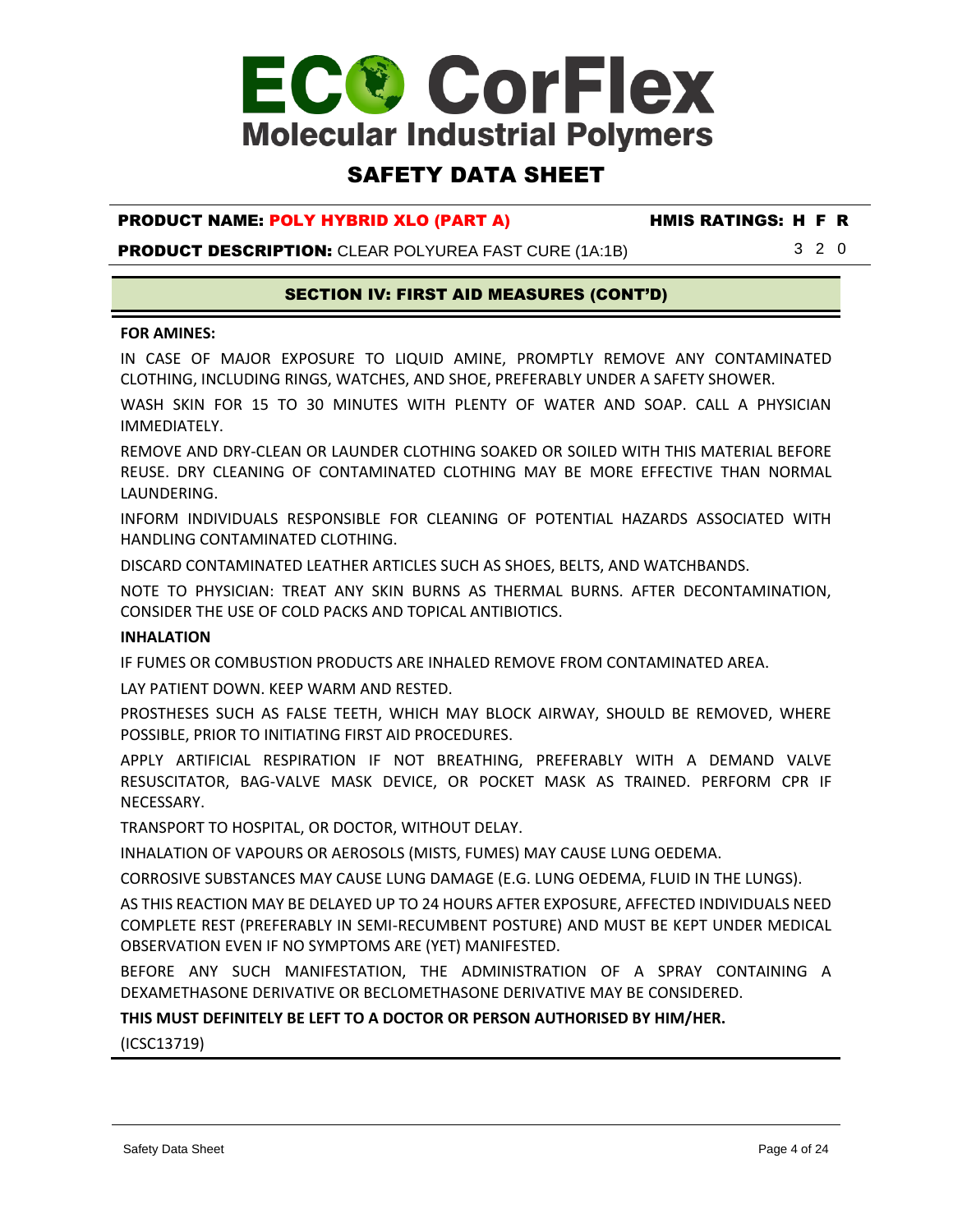## SAFETY DATA SHEET

#### PRODUCT NAME: POLY HYBRID XLO (PART A) HMIS RATINGS: H F R

**PRODUCT DESCRIPTION:** CLEAR POLYUREA FAST CURE (1A:1B) 3 2 0

#### SECTION IV: FIRST AID MEASURES (CONT'D)

#### **FOR AMINES:**

ALL EMPLOYEES WORKING IN AREAS WHERE CONTACT WITH AMINE CATALYSTS IS POSSIBLE SHOULD BE THOROUGHLY TRAINED IN THE ADMINISTRATION OF APPROPRIATE FIRST AID PROCEDURES.

EXPERIENCE HAS DEMONSTRATED THAT PROMPT ADMINISTRATION OF SUCH AID CAN MINIMIZE THE EFFECTS OF ACCIDENTAL EXPOSURE.

PROMPTLY MOVE THE AFFECTED PERSON AWAY FROM THE CONTAMINATED AREA TO AN AREA OF FRESH AIR.

KEEP THE AFFECTED PERSON CALM AND WARM, BUT NOT HOT.

IF BREATHING IS DIFFICULT, OXYGEN MAY BE ADMINISTERED BY A QUALIFIED PERSON.

IF BREATHING STOPS, GIVE ARTIFICIAL RESPIRATION. CALL A PHYSICIAN AT ONCE.

#### **INGESTION**

FOR ADVICE, CONTACT A POISONS INFORMATION CENTRE OR A DOCTOR AT ONCE.

URGENT HOSPITAL TREATMENT IS LIKELY TO BE NEEDED.

#### IF SWALLOWED DO **NOT** INDUCE VOMITING.

IF VOMITING OCCURS, LEAN PATIENT FORWARD OR PLACE ON LEFT SIDE (HEAD-DOWN POSITION, IF POSSIBLE) TO MAINTAIN OPEN AIRWAY AND PREVENT ASPIRATION.

OBSERVE THE PATIENT CAREFULLY.

NEVER GIVE LIQUID TO A PERSON SHOWING SIGNS OF BEING SLEEPY OR WITH REDUCED AWARENESS; I.E. BECOMING UNCONSCIOUS.

GIVE WATER TO RINSE OUT MOUTH, THEN PROVIDE LIQUID SLOWLY AND AS MUCH AS CASUALTY CAN COMFORTABLY DRINK.

TRANSPORT TO HOSPITAL OR DOCTOR WITHOUT DELAY.

#### **FOR AMINES:**

IF LIQUID AMINE ARE INGESTED, HAVE THE AFFECTED PERSON DRINK SEVERAL GLASSES OF WATER OR MILK.

DO NOT INDUCE VOMITING.

IMMEDIATELY TRANSPORT TO A MEDICAL FACILITY AND INFORM MEDICAL PERSONNEL ABOUT THE NATURE OF THE EXPOSURE. THE DECISION OF WHETHER TO INDUCE VOMITING SHOULD BE MADE BY AN ATTENDING PHYSICIAN.

#### **MOST IMPORTANT SYMPTOMS AND EFFECTS, BOTH ACUTE AND DELAYED**

SEE SECTION 11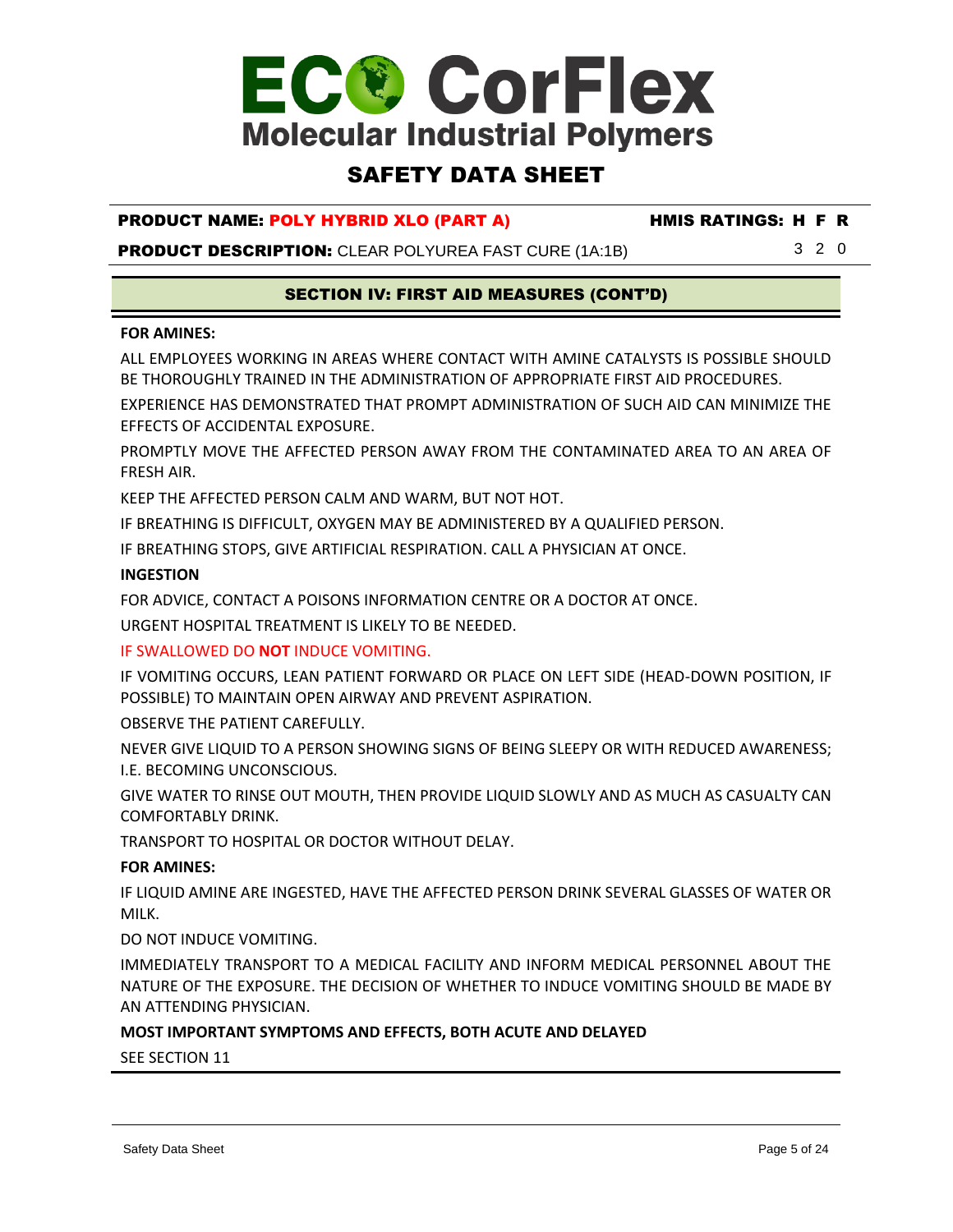### SAFETY DATA SHEET

#### PRODUCT NAME: POLY HYBRID XLO (PART A) HMIS RATINGS: H F R

**PRODUCT DESCRIPTION:** CLEAR POLYUREA FAST CURE (1A:1B) 3 2 0

#### SECTION IV: FIRST AID MEASURES (CONT'D)

**INDICATION OF ANY IMMEDIATE MEDICAL ATTENTION AND SPECIAL TREATMENT NEEDED** TREAT SYMPTOMATICALLY.

#### **FOR ACUTE OR SHORT-TERM REPEATED EXPOSURES TO HIGHLY ALKALINE MATERIALS:**

RESPIRATORY STRESS IS UNCOMMON BUT PRESENT OCCASIONALLY BECAUSE OF SOFT TISSUE EDEMA.

UNLESS ENDOTRACHEAL INTUBATION CAN BE ACCOMPLISHED UNDER DIRECT VISION, CRICOTHYROIDOTOMY OR TRACHEOTOMY MAY BE NECESSARY.

OXYGEN IS GIVEN AS INDICATED.

THE PRESENCE OF SHOCK SUGGESTS PERFORATION AND MANDATES AN INTRAVENOUS LINE AND FLUID ADMINISTRATION.

DAMAGE DUE TO ALKALINE CORROSIVES OCCURS BY LIQUEFACTION NECROSIS WHEREBY THE SAPONIFICATION OF FATS AND SOLUBILISATION OF PROTEINS ALLOW DEEP PENETRATION INTO THE TISSUE.

ALKALIS CONTINUE TO CAUSE DAMAGE AFTER EXPOSURE.

#### **INGESTION:**

MILK AND WATER ARE THE PREFERRED DILUENTS.

NO MORE THAN 2 GLASSES OF WATER SHOULD BE GIVEN TO AN ADULT.

NEUTRALISING AGENTS SHOULD NEVER BE GIVEN SINCE EXOTHERMIC HEAT REACTION MAY COMPOUND INJURY.

- \* CATHARSIS AND EMESIS ARE ABSOLUTELY CONTRA-INDICATED.
- \* ACTIVATED CHARCOAL DOES NOT ABSORB ALKALI.
- \* GASTRIC LAVAGE SHOULD NOT BE USED.

SUPPORTIVE CARE INVOLVES THE FOLLOWING:

WITHHOLD ORAL FEEDINGS INITIALLY.

IF ENDOSCOPY CONFIRMS TRANSMUCOSAL INJURY START STEROIDS ONLY WITHIN THE FIRST 48 HOURS.

CAREFULLY EVALUATE THE AMOUNT OF TISSUE NECROSIS BEFORE ASSESSING THE NEED FOR SURGICAL INTERVENTION.

PATIENTS SHOULD BE INSTRUCTED TO SEEK MEDICAL ATTENTION WHENEVER THEY DEVELOP DIFFICULTY IN SWALLOWING (DYSPHAGIA).

#### **SKIN AND EYE:**

INJURY SHOULD BE IRRIGATED FOR 20-30 MINUTES.

EYE INJURIES REQUIRE SALINE. [ELLENHORN & BARCELOUX: MEDICAL TOXICOLOGY]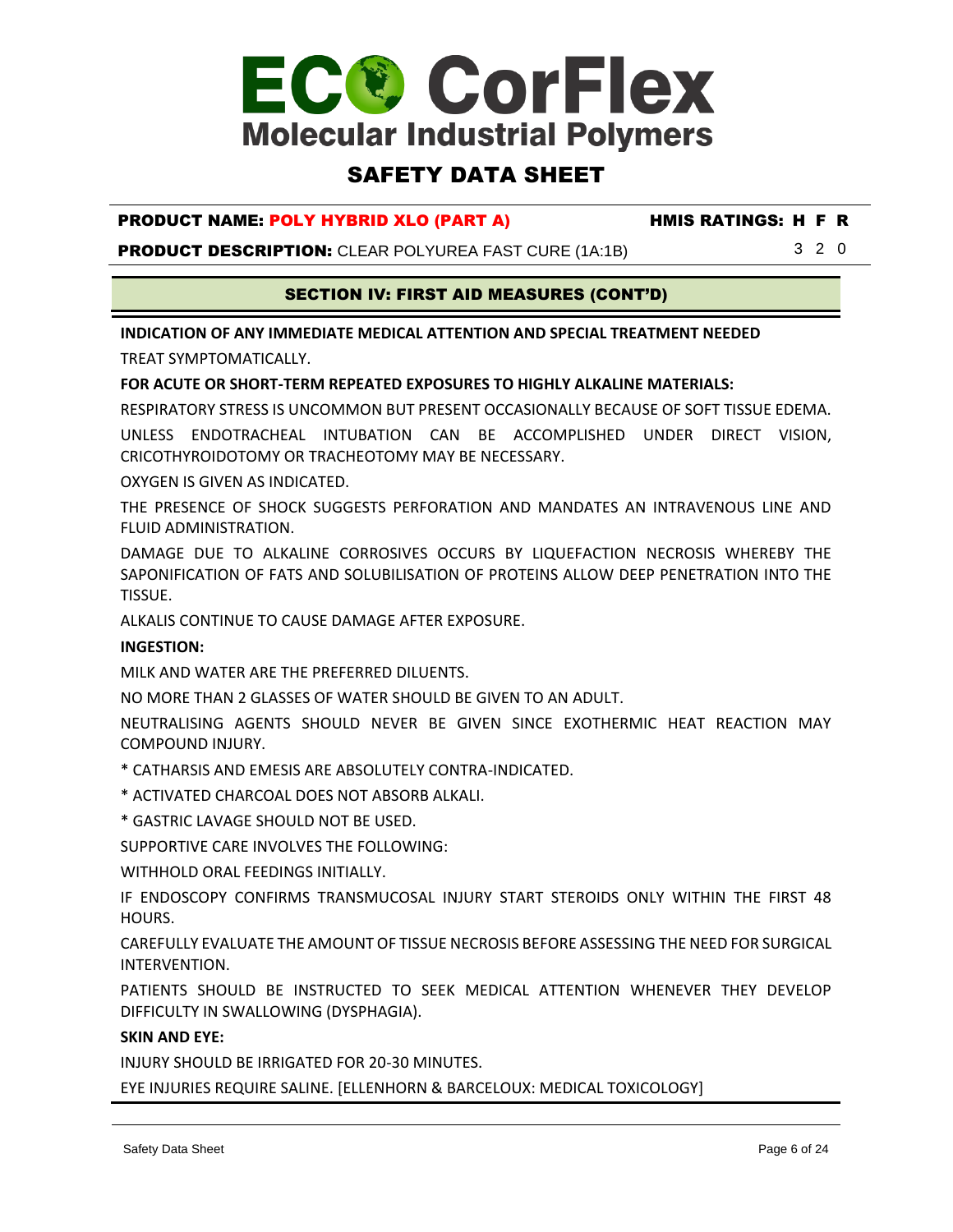### SAFETY DATA SHEET

#### PRODUCT NAME: POLY HYBRID XLO (PART A) HMIS RATINGS: H F R

**PRODUCT DESCRIPTION:** CLEAR POLYUREA FAST CURE (1A:1B) 3 2 0

SECTION IV: FIRST AID MEASURES (CONT'D)

#### **FOR AMINES:**

CERTAIN AMINES MAY CAUSE INJURY TO THE RESPIRATORY TRACT AND LUNGS IF ASPIRATED. ALSO, SUCH PRODUCTS MAY CAUSE TISSUE DESTRUCTION LEADING TO STRICTURE. IF LAVAGE IS PERFORMED, ENDOTRACHEAL AND/OR ESOPHAGOSCOPIC CONTROL IS SUGGESTED.

NO SPECIFIC ANTIDOTE IS KNOWN.

CARE SHOULD BE SUPPORTIVE AND TREATMENT BASED ON THE JUDGMENT OF THE PHYSICIAN IN RESPONSE TO THE REACTION OF THE PATIENT.

LABORATORY ANIMAL STUDIES HAVE SHOWN THAT A FEW AMINES ARE SUSPECTED OF CAUSING DEPLETION OF CERTAIN WHITE BLOOD CELLS AND THEIR PRECURSORS IN LYMPHOID TISSUE. THESE EFFECTS MAY BE DUE TO AN IMMUNOSUPPRESSIVE MECHANISM.

SOME PERSONS WITH HYPERREACTIVE AIRWAYS (E.G., ASTHMATIC PERSONS) MAY EXPERIENCE WHEEZING ATTACKS (BRONCHOSPASM) WHEN EXPOSED TO AIRWAY IRRITANTS.

LUNG INJURY MAY RESULT FOLLOWING A SINGLE MASSIVE OVEREXPOSURE TO HIGH VAPOUR CONCENTRATIONS OR MULTIPLE EXPOSURES TO LOWER CONCENTRATIONS OF ANY PULMONARY IRRITANT MATERIAL.

HEALTH EFFECTS OF AMINES, SUCH AS SKIN IRRITATION AND TRANSIENT CORNEAL EDEMA ("BLUE HAZE," "HALO EFFECT," "GLAUCOPSIA"), ARE BEST PREVENTED BY MEANS OF FORMAL WORKER EDUCATION, INDUSTRIAL HYGIENE MONITORING, AND EXPOSURE CONTROL METHODS. PERSONS WHO ARE HIGHLY SENSITIVE TO THE TRIGGERING EFFECT OF NON-SPECIFIC IRRITANTS SHOULD NOT BE ASSIGNED TO JOBS IN WHICH SUCH AGENTS ARE USED, HANDLED, OR MANUFACTURED.

**MEDICAL SURVEILLANCE PROGRAMS** SHOULD CONSIST OF A PRE-PLACEMENT EVALUATION TO DETERMINE IF WORKERS HAVE ANY IMPAIRMENTS (E.G., HYPERREACTIVE AIRWAYS OR BRONCHIAL ASTHMA) THAT WOULD LIMIT THEIR FITNESS FOR WORK IN JOBS WITH POTENTIAL FOR EXPOSURE TO AMINES. A CLINICAL BASELINE CAN BE ESTABLISHED AT THE TIME OF THIS EVALUATION.

PERIODIC MEDICAL EVALUATIONS CAN HAVE SIGNIFICANT VALUE IN THE EARLY DETECTION OF DISEASE AND IN PROVIDING AN OPPORTUNITY FOR HEALTH COUNSELING.

MEDICAL PERSONNEL CONDUCTING MEDICAL SURVEILLANCE OF INDIVIDUALS POTENTIALLY EXPOSED TO POLYURETHANE AMINE CATALYSTS SHOULD CONSIDER THE FOLLOWING:

HEALTH HISTORY, WITH EMPHASIS ON THE RESPIRATORY SYSTEM AND HISTORY OF INFECTIONS.

PHYSICAL EXAMINATION, WITH EMPHASIS ON THE RESPIRATORY SYSTEM AND THE LYMPHORETICULAR ORGANS (LYMPH NODES, SPLEEN, ETC.).

LUNG FUNCTION TESTS, PRE- AND POST-BRONCHODILATOR IF INDICATED.

TOTAL AND DIFFERENTIAL WHITE BLOOD CELL COUNT.

SERUM PROTEIN ELECTROPHORESIS.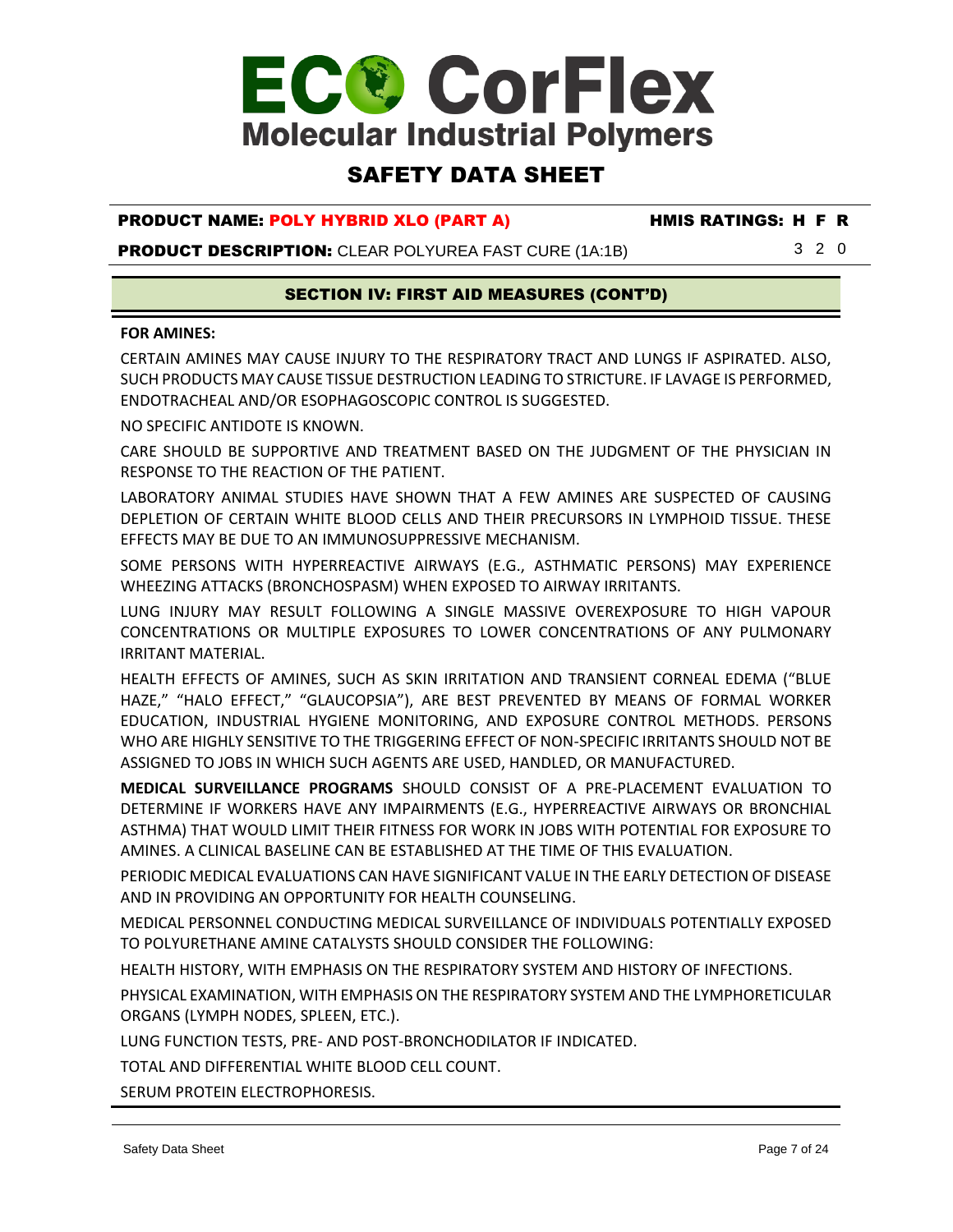### SAFETY DATA SHEET

#### PRODUCT NAME: POLY HYBRID XLO (PART A) HMIS RATINGS: H F R

**PRODUCT DESCRIPTION:** CLEAR POLYUREA FAST CURE (1A:1B) 3 2 0

#### SECTION IV: FIRST AID MEASURES (CONT'D)

PERSONS WHO ARE CONCURRENTLY EXPOSED TO ISOCYANATES ALSO SHOULD BE KEPT UNDER MEDICAL SURVEILLANCE.

PRE-EXISTING MEDICAL CONDITIONS GENERALLY AGGRAVATED BY EXPOSURE INCLUDE SKIN DISORDERS AND ALLERGIES, CHRONIC RESPIRATORY DISEASE (E.G. BRONCHITIS, ASTHMA, EMPHYSEMA), LIVER DISORDERS, KIDNEY DISEASE, AND EYE DISEASE.

BROADLY SPEAKING, EXPOSURE TO AMINES, AS CHARACTERISED BY AMINE CATALYSTS, MAY CAUSE EFFECTS SIMILAR TO THOSE CAUSED BY EXPOSURE TO AMMONIA. AS SUCH, AMINES SHOULD BE CONSIDERED POTENTIALLY INJURIOUS TO ANY TISSUE THAT IS DIRECTLY CONTACTED.

INHALATION OF AEROSOL MISTS OR VAPORS, ESPECIALLY OF HEATED PRODUCT, CAN RESULT IN CHEMICAL PNEUMONITIS, PULMONARY EDEMA, LARYNGEAL EDEMA, AND DELAYED SCARRING OF THE AIRWAY OR OTHER AFFECTED ORGANS. THERE IS NO SPECIFIC TREATMENT.

CLINICAL MANAGEMENT IS BASED UPON SUPPORTIVE TREATMENT, SIMILAR TO THAT FOR THERMAL BURNS.

PERSONS WITH MAJOR SKIN CONTACT SHOULD BE MAINTAINED UNDER MEDICAL OBSERVATION FOR AT LEAST 24 HOURS DUE TO THE POSSIBILITY OF DELAYED REACTIONS.

**POLYURETHENE AMINE CATALYSTS: GUIDELINES FOR SAFE HANDLING AND DISPOSAL TECHNICAL BULLETIN JUNE 2000. ALLIANCE FOR POLYURETHANES INDUSTRY.**

#### SECTION V: FIRE FIGHTING MEASURES

**EXTINGUISHING MEDIA:** FOAM. DRY CHEMICAL POWDER.

#### **SPECIAL HAZARDS ARISING FROM THE SUBSTRATE OR MIXTURE**

FIRE INCOMPATIBILITY AVOID CONTAMINATION WITH OXIDISING AGENTS I.E. NITRATES, OXIDISING ACIDS, CHLORINE BLEACHES, POOL CHLORINE ETC. AS IGNITION MAY RESULT.

**SPECIAL PROTECTIVE EQUIPMENT AND PRECAUTIONS FOR FIRE-FIGHTERS**

#### **FIRE FIGHTING**

ALERT FIRE BRIGADE AND TELL THEM LOCATION AND NATURE OF HAZARD.

WEAR FULL BODY PROTECTIVE CLOTHING WITH BREATHING APPARATUS.

#### **FOR AMINES:**

FOR FIREFIGHTING, CLEANING UP LARGE SPILLS, AND OTHER EMERGENCY OPERATIONS, WORKERS MUST WEAR A SELF-CONTAINED BREATHING APPARATUS WITH FULL FACE-PIECE, OPERATED IN A PRESSURE-DEMAND MODE.

AIRLINE AND AIR PURIFYING RESPIRATORS SHOULD NOT BE WORN FOR FIREFIGHTING OR OTHER EMERGENCY OR UPSET CONDITIONS.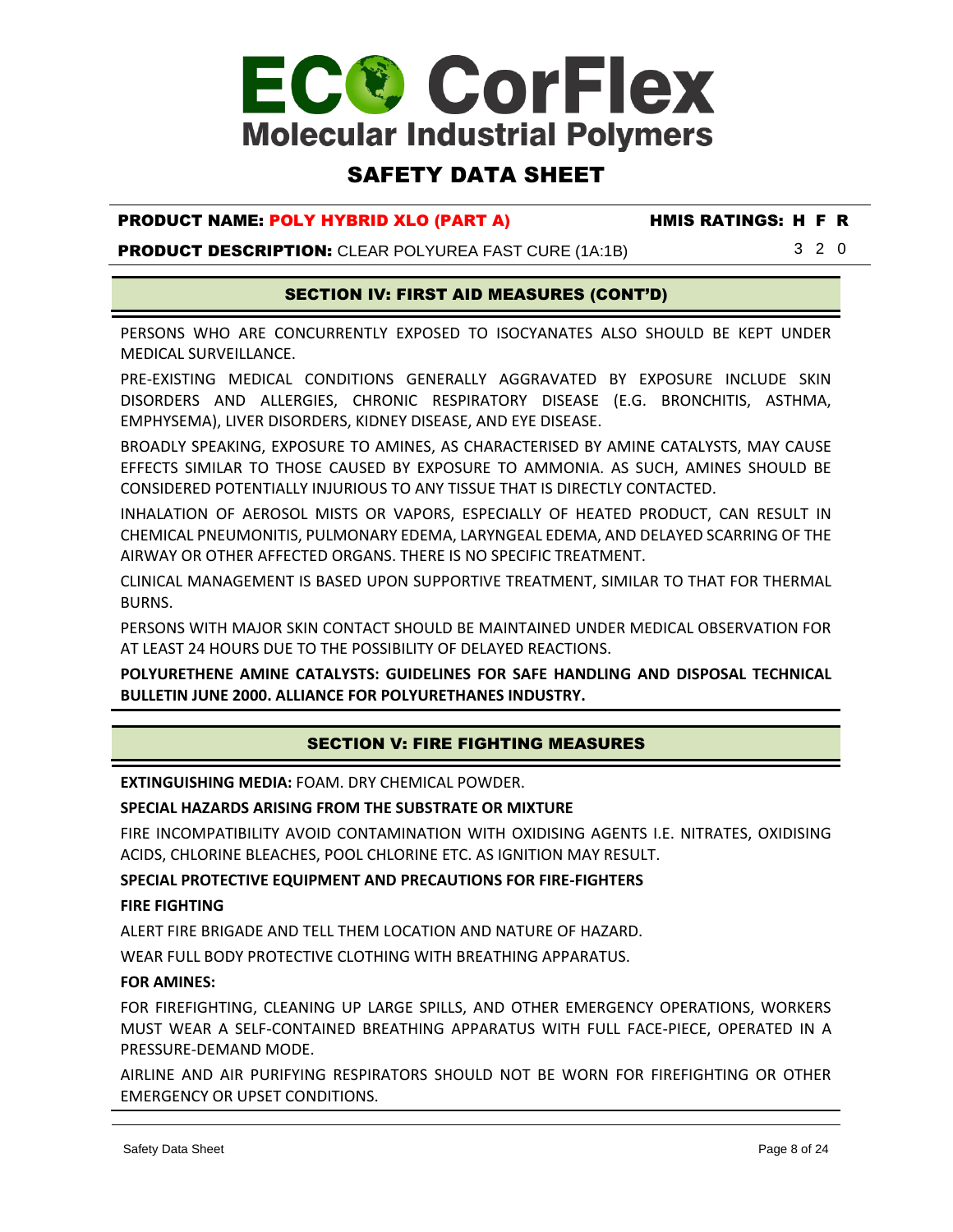

### SAFETY DATA SHEET

#### PRODUCT NAME: POLY HYBRID XLO (PART A) HMIS RATINGS: H F R

**PRODUCT DESCRIPTION:** CLEAR POLYUREA FAST CURE (1A:1B) 3 2 0

#### SECTION V: FIRE FIGHTING MEASURES (CONT'D)

#### **FIRE/EXPLOSION HAZARD**

COMBUSTIBLE.

SLIGHT FIRE HAZARD WHEN EXPOSED TO HEAT OR FLAME.

COMBUSTION PRODUCTS INCLUDE: CARBON DIOXIDE (CO2), NITROGEN OXIDES (NOX), OTHER PYROLYSIS PRODUCTS TYPICAL OF BURNING ORGANIC MATERIAL.

MAY EMIT CORROSIVE FUMES.

#### SECTION VI: ACCIDENTAL RELEASE MEASURES

**PERSONAL PRECAUTIONS, PROTECTIVE EQUIPMENT AND EMERGENCY PROCEDURES:**

SEE SECTION 8

#### **ENVIRONMENTAL PRECAUTIONS:**

SEE SECTION 12

#### **METHODS AND MATERIAL FOR CONTAINMENT AND CLEANING UP**

#### **MINOR SPILLS**

DRAINS FOR STORAGE OR USE AREAS SHOULD HAVE RETENTION BASINS FOR PH ADJUSTMENTS AND DILUTION OF SPILLS BEFORE DISCHARGE OR DISPOSAL OF MATERIAL.

CHECK REGULARLY FOR SPILLS AND LEAKS.

CLEAN UP ALL SPILLS IMMEDIATELY.

AVOID BREATHING VAPOURS AND CONTACT WITH SKIN AND EYES.

#### **FOR AMINES:**

IF POSSIBLE (I.E., WITHOUT RISK OF CONTACT OR EXPOSURE), STOP THE LEAK.

CONTAIN THE SPILLED MATERIAL BY DIKING, THEN NEUTRALIZE.

#### **MAJOR SPILLS**

CLEAR AREA OF PERSONNEL AND MOVE UPWIND.

ALERT FIRE BRIGADE AND TELL THEM LOCATION AND NATURE OF HAZARD.

#### **FOR AMINES:**

FIRST REMOVE ALL IGNITION SOURCES FROM THE SPILL AREA.

HAVE FIREFIGHTING EQUIPMENT NEARBY, AND HAVE FIREFIGHTING PERSONNEL FULLY TRAINED IN THE PROPER USE OF THE EQUIPMENT AND IN THE PROCEDURES USED IN FIGHTING A CHEMICAL FIRE.

Personal Protective Equipment advice is contained in Section 8 of the SDS.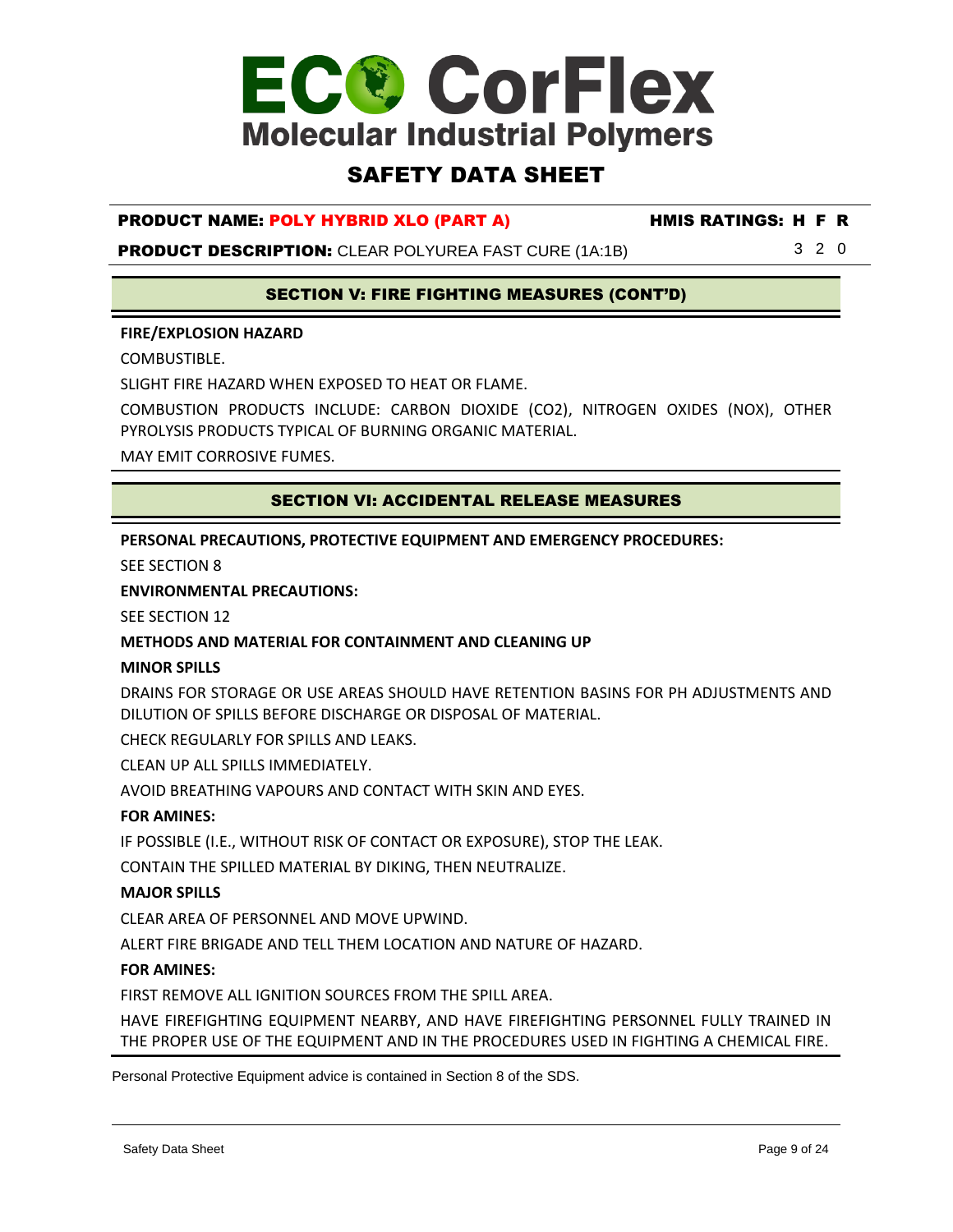## SAFETY DATA SHEET

#### PRODUCT NAME: POLY HYBRID XLO (PART A) HMIS RATINGS: H F R

**PRODUCT DESCRIPTION:** CLEAR POLYUREA FAST CURE (1A:1B) 3 2 0

#### SECTION VII: HANDLING AND STORAGE

#### **PRECAUTIONS FOR SAFE HANDLING**

#### **SAFE HANDLING**

AVOID ALL PERSONAL CONTACT, INCLUDING INHALATION.

WEAR PROTECTIVE CLOTHING WHEN RISK OF EXPOSURE OCCURS.

DO NOT ALLOW CLOTHING WET WITH MATERIAL TO STAY IN CONTACT WITH SKIN

#### **OTHER INFORMATION**

CONSIDER STORAGE UNDER INERT GAS.

STORE IN ORIGINAL CONTAINERS.

KEEP CONTAINERS SECURELY SEALED.

#### DO NOT STORE NEAR ACIDS, OR OXIDISING AGENTS

NO SMOKING, NAKED LIGHTS, HEAT OR IGNITION SOURCES.

#### **CONDITIONS FOR SAFE STORAGE, INCLUDING ANY INCOMPATIBILITIES**

#### **SUITABLE CONTAINER**

LINED METAL CAN, LINED METAL PAIL/ CAN.

PLASTIC PAIL.

FOR LOW VISCOSITY MATERIALS:

DRUMS AND JERRICANS MUST BE OF THE NON-REMOVABLE HEAD TYPE.

WHERE A CAN IS TO BE USED AS AN INNER PACKAGE, THE CAN MUST HAVE A SCREWED ENCLOSURE.

#### **STORAGE INCOMPATIBILITY**

SEGREGATE FROM ALCOHOL, WATER.

AVOID STRONG ACIDS, ACID CHLORIDES, ACID ANHYDRIDES AND CHLOROFORMATES.

AVOID CONTACT WITH COPPER, ALUMINIUM AND THEIR ALLOYS.

AVOID REACTION WITH OXIDISING AGENTS

AMINES ARE INCOMPATIBLE WITH:

ISOCYANATES, HALOGENATED ORGANICS, PEROXIDES, PHENOLS (ACIDIC), EPOXIDES, ANHYDRIDES, AND ACID HALIDES.

STRONG REDUCING AGENTS SUCH AS HYDRIDES, DUE TO THE LIBERATION OF FLAMMABLE GAS.

#### SECTION VIII: EXPOSURE CONTROL / PERSONAL PROTECTION

#### **CONTROL PARAMETERS**

OCCUPATIONAL EXPOSURE LIMITS (OEL)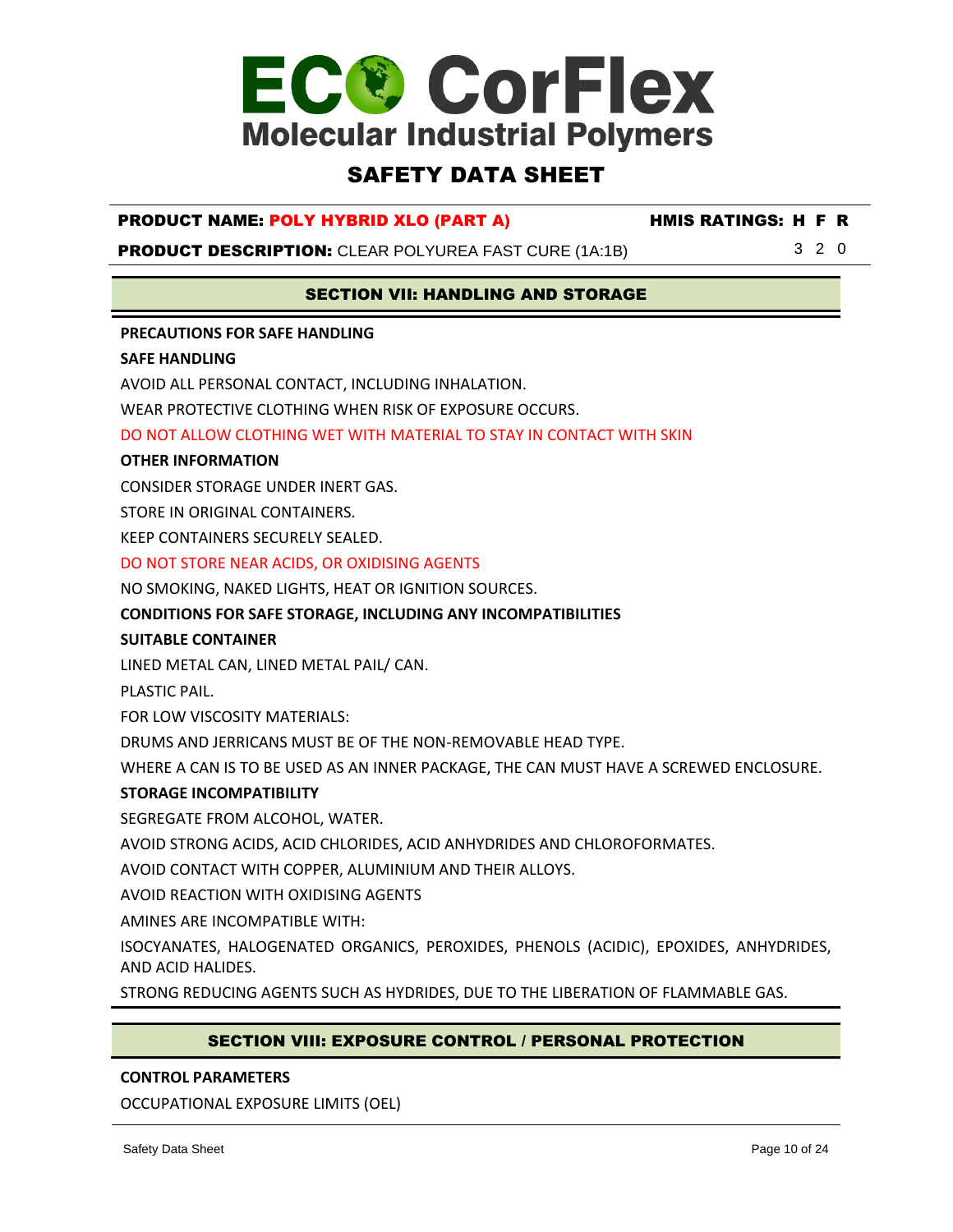## SAFETY DATA SHEET

#### PRODUCT NAME: POLY HYBRID XLO (PART A) HMIS RATINGS: H F R

**PRODUCT DESCRIPTION:** CLEAR POLYUREA FAST CURE (1A:1B) 3 2 0

#### SECTION VIII: EXPOSURE CONTROL / PERSONAL PROTECTION (CONT'D)

| INGREDIENT: POLY HYBRID XLO - TEEL-1: N/A                       | TEEL-2: N/AV | TEEL-3: $N/A$        |                     |
|-----------------------------------------------------------------|--------------|----------------------|---------------------|
| <b>HAZARDOUS INGREDIENTS</b>                                    |              | <b>ORIGINAL IDHL</b> | <b>REVISED IDHL</b> |
| ASPARTIC ACID, N,N'-(METHYLENEDICYCLOHEXANEDIYL)BIS-, ESTER N/A |              |                      | N/A                 |
| ASPARTIC ACID, N,N'-(METHYLENEDICYCLOHEXANEDIYL)BIS-, ESTER     |              | N/A                  | N/A                 |
| BIS(1,2,2,6,6-PENTAMETHYL-4-PIPERIDYL)SEBACATE                  |              | N/A                  | N/A                 |
| LATENT ALIPHATIC POLYAMINE                                      |              | N/A                  | N/A                 |

#### **OCCUPATIONAL EXPOSURE BANDING (OEB)**

| <b>HAZARDOUS INGREDIENTS</b>                                | <b>OEB RATING</b> | <b>OEB LIMIT</b>        |
|-------------------------------------------------------------|-------------------|-------------------------|
| ASPARTIC ACID, N,N'-(METHYLENEDICYCLOHEXANEDIYL)BIS-, ESTER | D                 | $>$ 0.1 TO $\leq$ 1 PPM |
| ASPARTIC ACID, N,N'-(METHYLENEDICYCLOHEXANEDIYL)BIS-, ESTER | D                 | $> 0.1$ TO $\leq$ 1 PPM |
| BIS(1,2,2,6,6-PENTAMETHYL-4-PIPERIDYL)SEBACATE              | D                 | $> 0.1$ TO $\leq$ 1 PPM |
| LATENT ALIPHATIC POLYAMINE                                  | D                 | $>$ 0.1 TO $\leq$ 1 PPM |

*Notes: Occupational exposure banding is a process of assigning chemicals into specific categories or bands based on a chemical's potency and the adverse health outcomes associated with exposure. The output of this process is an occupational exposure band (OEB), which corresponds to a range of exposure concentrations that are expected to protect worker health*.

#### **EXPOSURE CONTROLS -**

#### **APPROPRIATE ENGINEERING CONTROLS**

ENGINEERING CONTROLS ARE USED TO REMOVE A HAZARD OR PLACE A BARRIER BETWEEN THE WORKER AND THE HAZARD. WELL-DESIGNED ENGINEERING CONTROLS CAN BE HIGHLY EFFECTIVE IN PROTECTING WORKERS AND WILL TYPICALLY BE INDEPENDENT OF WORKER INTERACTIONS TO PROVIDE THIS HIGH LEVEL OF PROTECTION.



#### **EYE AND FACE PROTECTION**

CHEMICAL GOGGLES. FULL FACE SHIELD MAY BE REQUIRED FOR SUPPLEMENTARY BUT NEVER FOR PRIMARY PROTECTION OF EYES.

#### **FOR AMINES (SPECIAL PRECAUTION):**

AMINES ARE ALKALINE MATERIALS THAT CAN CAUSE RAPID AND SEVERE TISSUE DAMAGE. WEARING OF CONTACT LENSES WHILE WORKING WITH AMINES IS STRONGLY DISCOURAGED. WEARING LENSES CAN PROLONG CONTACT OF THE EYE TISSUE WITH THE AMINE, THEREBY CAUSING MORE SEVERE DAMAGE.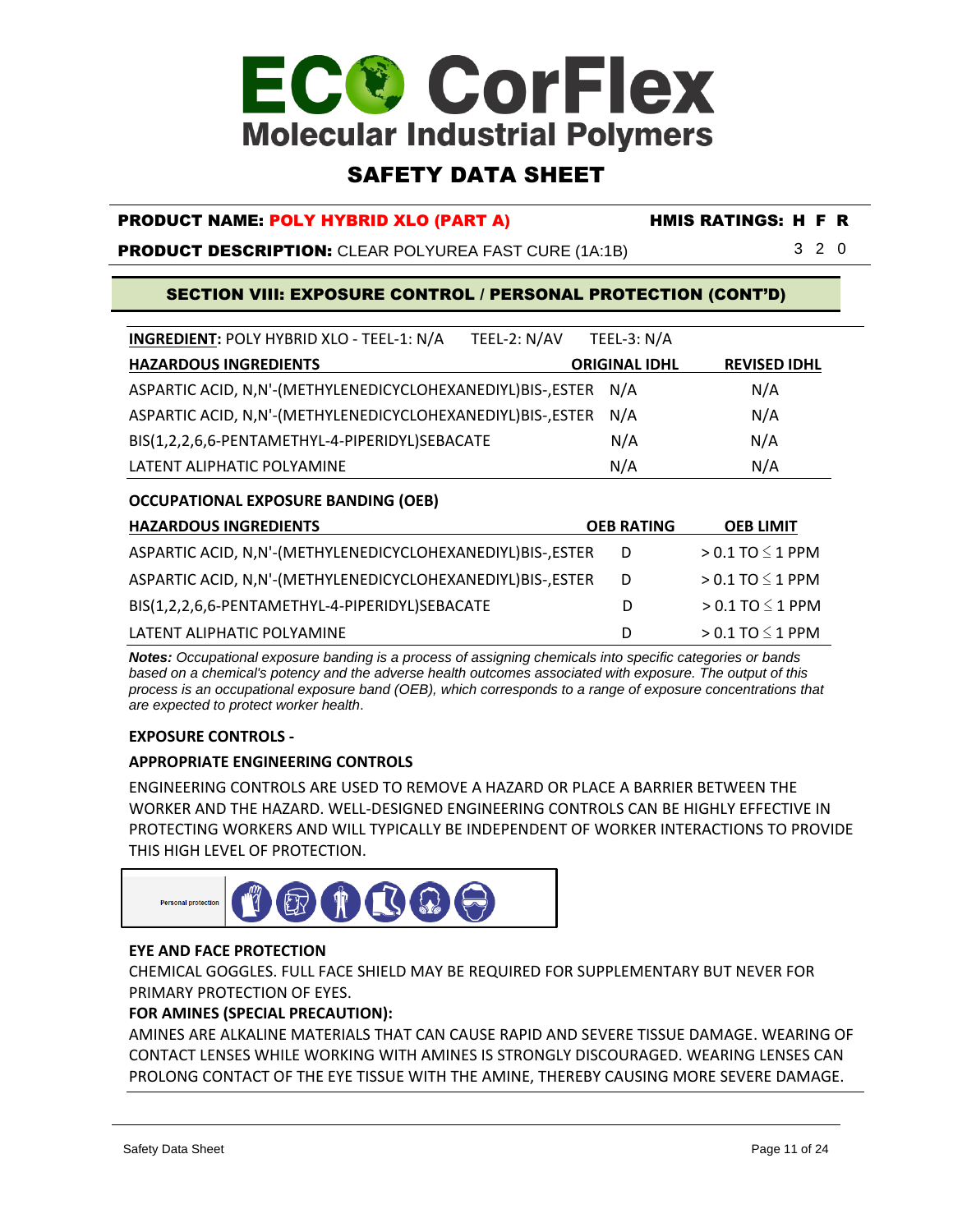### SAFETY DATA SHEET

#### PRODUCT NAME: POLY HYBRID XLO (PART A) HMIS RATINGS: H F R

**PRODUCT DESCRIPTION:** CLEAR POLYUREA FAST CURE (1A:1B) 3 2 0

SECTION VIII: EXPOSURE CONTROL / PERSONAL PROTECTION (CONT'D)

**SKIN PROTECTION** SEE HAND PROTECTION BELOW

#### **HANDS/FEET PROTECTION**

WEAR CHEMICAL PROTECTIVE GLOVES, E.G. PVC.

WEAR SAFETY FOOTWEAR OR SAFETY GUMBOOTS, E.G. RUBBER

WHEN HANDLING CORROSIVE LIQUIDS, WEAR TROUSERS OR OVERALLS OUTSIDE OF BOOTS, TO AVOID SPILLS ENTERING BOOTS.

**NOTE:** THE MATERIAL MAY PRODUCE SKIN SENSITISATION IN PREDISPOSED INDIVIDUALS. CARE MUST BE TAKEN, WHEN REMOVING GLOVES AND OTHER PROTECTIVE EQUIPMENT, TO AVOID ALL POSSIBLE SKIN CONTACT.

THE SELECTION OF SUITABLE GLOVES DOES NOT ONLY DEPEND ON THE MATERIAL, BUT ALSO ON FURTHER MARKS OF QUALITY WHICH VARY FROM MANUFACTURER TO MANUFACTURER. WHERE THE CHEMICAL IS A PREPARATION OF SEVERAL SUBSTANCES, THE RESISTANCE OF THE GLOVE MATERIAL CAN NOT BE CALCULATED IN ADVANCE AND HAS THEREFORE TO BE CHECKED PRIOR TO THE APPLICATION.

LEATHER WEAR NOT RECOMMENDED: CONTAMINATED LEATHER FOOTWEAR, WATCH BANDS, SHOULD BE DESTROYED, I.E. BURNT, AS THEY CANNOT BE ADEQUATELY DECONTAMINATED

#### **FOR AMINES:**

GLOVES MUST ONLY BE WORN ON CLEAN HANDS. AFTER USING GLOVES, HANDS SHOULD BE WASHED AND DRIED THOROUGHLY.

**BODY PROTECTION:** SEE OTHER PROTECTION BELOW

#### **OTHER PROTECTION:**

OVERALLS.

PVC APRON.

#### **RESPIRATORY PROTECTION**

TYPE AK-P FILTER OF SUFFICIENT CAPACITY. (AS/NZS 1716 & 1715, EN 143:2000 & 149:2001, ANSI Z88 OR NATIONAL EQUIVALENT).

CARTRIDGE RESPIRATORS SHOULD NEVER BE USED FOR EMERGENCY INGRESS OR IN AREAS OF UNKNOWN VAPOUR CONCENTRATIONS OR OXYGEN CONTENT.

THE WEARER MUST BE WARNED TO LEAVE THE CONTAMINATED AREA IMMEDIATELY ON DETECTING ANY ODOURS THROUGH THE RESPIRATOR. THE ODOUR MAY INDICATE THAT THE MASK IS NOT FUNCTIONING PROPERLY, THAT THE VAPOUR CONCENTRATION IS TOO HIGH, OR THAT THE MASK IS NOT PROPERLY FITTED. BECAUSE OF THESE LIMITATIONS, ONLY RESTRICTED USE OF CARTRIDGE RESPIRATORS IS CONSIDERED APPROPRIATE.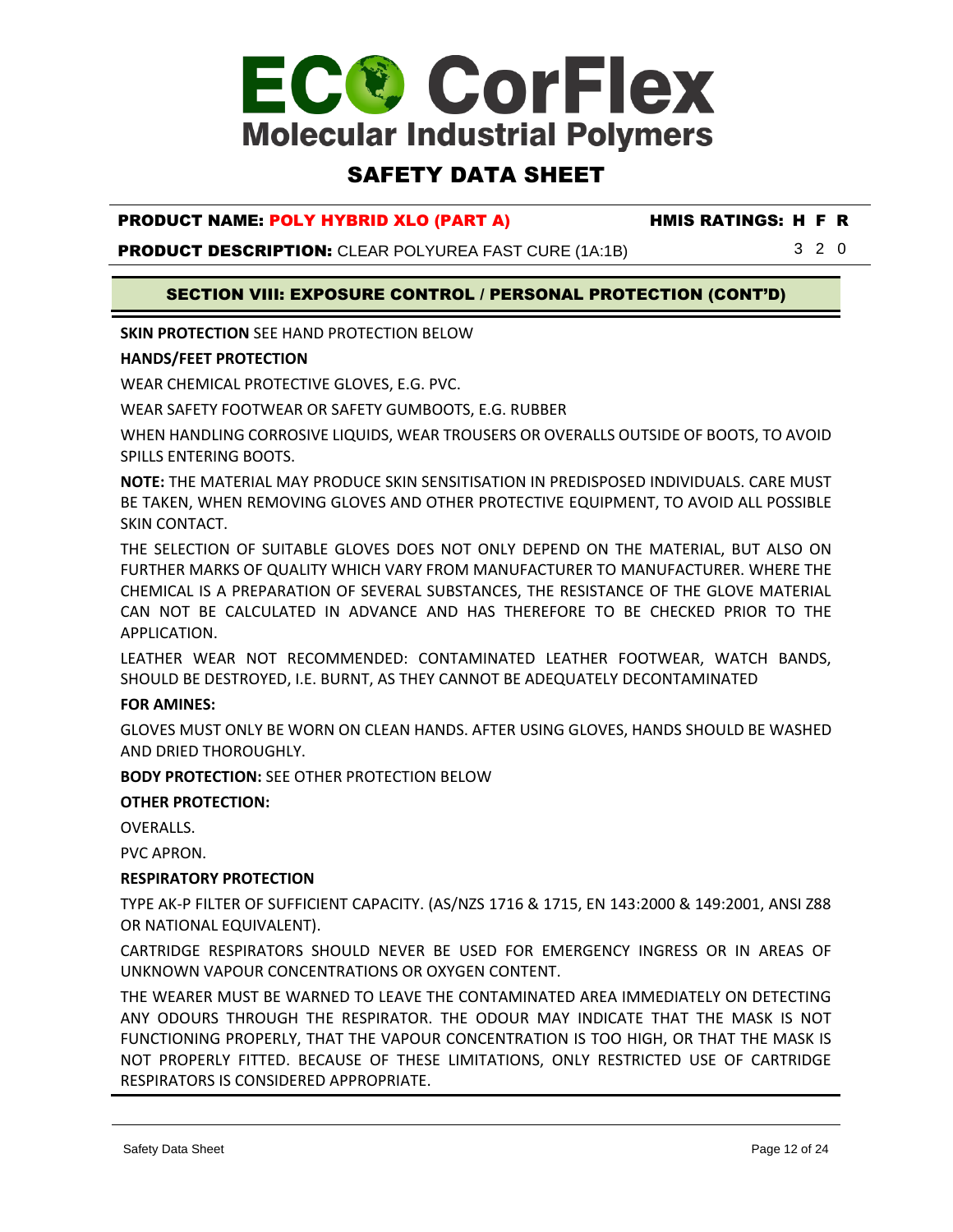

### SAFETY DATA SHEET

#### PRODUCT NAME: POLY HYBRID XLO (PART A) HMIS RATINGS: H F R

**PRODUCT DESCRIPTION:** CLEAR POLYUREA FAST CURE (1A:1B) 3 2 0

#### SECTION VIII: EXPOSURE CONTROL / PERSONAL PROTECTION (CONT'D)

CARTRIDGE PERFORMANCE IS AFFECTED BY HUMIDITY. CARTRIDGES SHOULD BE CHANGED AFTER 2 HR OF CONTINUOUS USE UNLESS IT IS DETERMINED THAT THE HUMIDITY IS LESS THAN 75%, IN WHICH CASE, CARTRIDGES CAN BE USED FOR 4 HR. USED CARTRIDGES SHOULD BE DISCARDED DAILY, REGARDLESS OF THE LENGTH OF TIME USED.

WHERE ENGINEERING CONTROLS ARE NOT FEASIBLE AND WORK PRACTICES DO NOT REDUCE AIRBORNE AMINE CONCENTRATIONS BELOW RECOMMENDED EXPOSURE LIMITS, APPROPRIATE RESPIRATORY PROTECTION SHOULD BE USED. IN SUCH CASES, AIR-PURIFYING RESPIRATORS EQUIPPED WITH CARTRIDGES DESIGNED TO PROTECT AGAINST AMINES ARE RECOMMENDED.

#### SECTION IX: PHYSICAL AND CHEMICAL PROPERTIES

**INFORMATION ON BASIC PHYSICAL AND CHEMICAL PROPERTIES**

**APPEARANCE:** MOISTURE SENSITIVE. FAMILY OF PRODUCTS WHICH VARY IN THEIR PHYSICAL PROPERTIES AS A RESULT OF VARIATIONS IN PRODUCTION. DATA PRESENTED HERE IS FOR TYPICAL FAMILY MEMBER.

**PHYSICAL STATE** LIQUID

**RELATIVE DENSITY (WATER = 1)** NOT AVAILABLE

**ODOUR** NOT AVAILABLE

**PARTITION COEFFICIENT N-OCTANOL / WATER** NOT AVAILABLE

**ODOUR THRESHOLD** NOT AVAILABLE

**AUTO-IGNITION TEMPERATURE (°C)** NOT AVAILABLE

**PH (AS SUPPLIED)** NOT AVAILABLE

**DECOMPOSITION TEMPERATURE** NOT AVAILABLE

**MELTING POINT / FREEZING POINT (°C)** NOT AVAILABLE

**VISCOSITY (CST)** NOT AVAILABLE

**INITIAL BOILING POINT AND BOILING RANGE (°C)** NOT AVAILABLE

**MOLECULAR WEIGHT (G/MOL)** NOT AVAILABLE

**FLASH POINT (°C)** 86 **TASTE** NOT AVAILABLE

**EVAPORATION RATE** NOT AVAILABLE

**EXPLOSIVE PROPERTIES** NOT AVAILABLE

**FLAMMABILITY** COMBUSTIBLE

**OXIDISING PROPERTIES** NOT AVAILABLE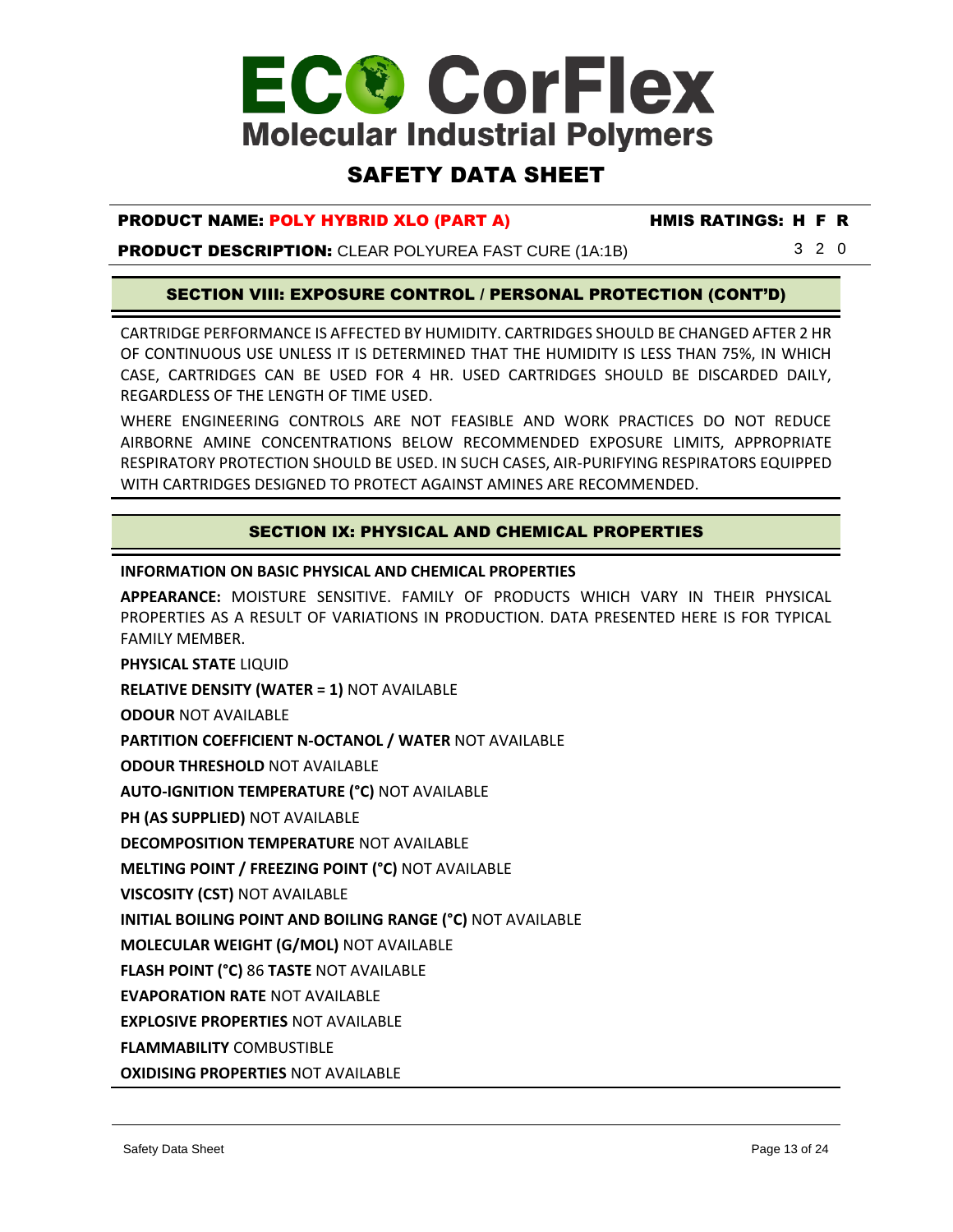### SAFETY DATA SHEET

#### PRODUCT NAME: POLY HYBRID XLO (PART A) HMIS RATINGS: H F R

**PRODUCT DESCRIPTION:** CLEAR POLYUREA FAST CURE (1A:1B) 3 2 0

#### SECTION IX: PHYSICAL AND CHEMICAL PROPERTIES (CONT'D)

**UPPER EXPLOSIVE LIMIT (%)** NOT AVAILABLE **SURFACE TENSION (DYN/CM OR MN/M)** NOT AVAILABLE **LOWER EXPLOSIVE LIMIT (%)** NOT AVAILABLE **VOLATILE COMPONENT (%VOL)** NOT AVAILABLE **VAPOUR PRESSURE (KPA)** NOT AVAILABLE **GAS GROUP** NOT AVAILABLE **SOLUBILITY IN WATER** IMMISCIBLE **PH AS A SOLUTION (1%)** NOT AVAILABLE **VAPOUR DENSITY (AIR = 1)** NOT AVAILABLE **VOC G/L** NOT AVAILABLE

#### SECTION X: STABILITY & REACTIVITY DATA

**REACTIVITY** SEE SECTION 7

**CHEMICAL STABILITY** UNSTABLE IN THE PRESENCE OF INCOMPATIBLE MATERIALS. PRODUCT IS CONSIDERED STABLE.

**POSSIBILITY OF HAZARDOUS REACTIONS** SEE SECTION 7

**CONDITIONS TO AVOID** SEE SECTION 7

**INCOMPATIBLE MATERIALS** SEE SECTION 7

**HAZARDOUS DECOMPOSITION PRODUCTS** SEE SECTION 5

#### SECTION XI: TOXICOLOGICAL INFORMATION

#### **INFORMATION ON TOXICOLOGICAL EFFECTS**

#### **INHALED**

THE MATERIAL CAN CAUSE RESPIRATORY IRRITATION IN SOME PERSONS. THE BODY'S RESPONSE TO SUCH IRRITATION CAN CAUSE FURTHER LUNG DAMAGE.

INHALATION OF AMINE VAPOURS MAY CAUSE IRRITATION OF THE MUCOUS MEMBRANE OF THE NOSE AND THROAT, AND LUNG IRRITATION WITH RESPIRATORY DISTRESS AND COUGH. SWELLING AND INFLAMMATION OF THE RESPIRATORY TRACT IS SEEN IN SERIOUS CASES; WITH HEADACHE, NAUSEA, FAINTNESS AND ANXIETY.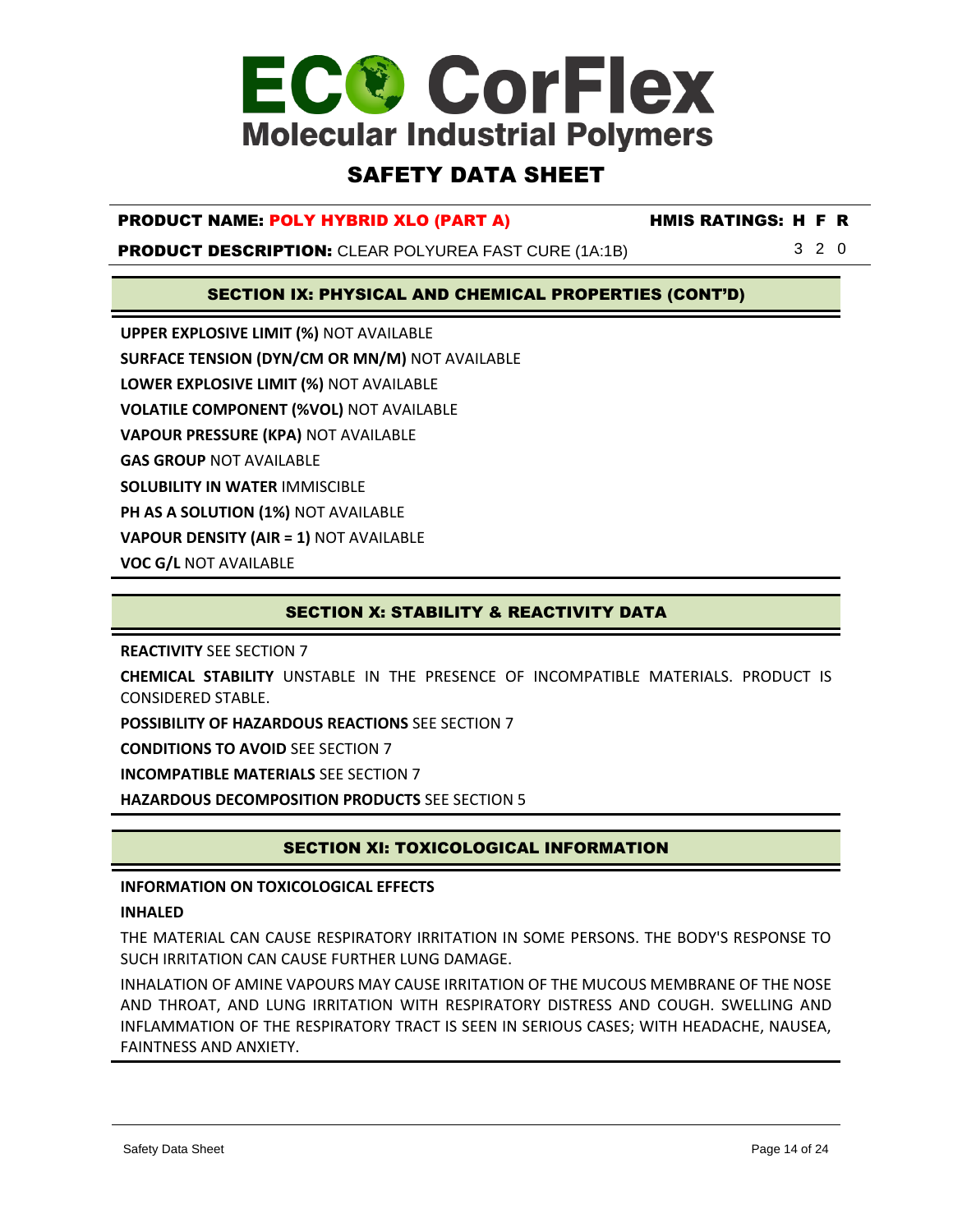### SAFETY DATA SHEET

#### PRODUCT NAME: POLY HYBRID XLO (PART A) HMIS RATINGS: H F R

**PRODUCT DESCRIPTION:** CLEAR POLYUREA FAST CURE (1A:1B) 3 2 0

#### SECTION XI: TOXICOLOGICAL INFORMATION (CONT'D)

THE MATERIAL HAS **NOT** BEEN CLASSIFIED BY EC DIRECTIVES OR OTHER CLASSIFICATION SYSTEMS AS "HARMFUL BY INHALATION". THIS IS BECAUSE OF THE LACK OF CORROBORATING ANIMAL OR HUMAN EVIDENCE.

#### **INGESTION**

THE MATERIAL CAN PRODUCE CHEMICAL BURNS WITHIN THE ORAL CAVITY AND GASTROINTESTINAL TRACT FOLLOWING INGESTION.

THE MATERIAL HAS **NOT** BEEN CLASSIFIED BY EC DIRECTIVES OR OTHER CLASSIFICATION SYSTEMS AS "HARMFUL BY INGESTION". THIS IS BECAUSE OF THE LACK OF CORROBORATING ANIMAL OR HUMAN EVIDENCE.

HIGH MOLECULAR WEIGHT MATERIAL; ON SINGLE ACUTE EXPOSURE WOULD BE EXPECTED TO PASS THROUGH GASTROINTESTINAL TRACT WITH LITTLE CHANGE / ABSORPTION.

OCCASIONALLY ACCUMULATION OF THE SOLID MATERIAL WITHIN THE ALIMENTARY TRACT MAY RESULT IN FORMATION OF A BEZOAR (CONCRETION), PRODUCING DISCOMFORT.

#### **SKIN CONTACT**

THE MATERIAL CAN PRODUCE CHEMICAL BURNS FOLLOWING DIRECT CONTACT WITH THE SKIN.

SKIN CONTACT IS NOT THOUGHT TO HAVE HARMFUL HEALTH EFFECTS (AS CLASSIFIED UNDER EC DIRECTIVES); THE MATERIAL MAY STILL PRODUCE HEALTH DAMAGE FOLLOWING ENTRY THROUGH WOUNDS, LESIONS OR ABRASIONS.

VOLATILE AMINE VAPOURS PRODUCE IRRITATION AND INFLAMMATION OF THE SKIN. DIRECT CONTACT CAN CAUSE BURNS.

OPEN CUTS, ABRADED OR IRRITATED SKIN SHOULD NOT BE EXPOSED TO THIS MATERIAL.

ENTRY INTO THE BLOOD-STREAM, THROUGH, FOR EXAMPLE, CUTS, ABRASIONS OR LESIONS, MAY PRODUCE SYSTEMIC INJURY WITH HARMFUL EFFECTS. EXAMINE THE SKIN PRIOR TO THE USE OF THE MATERIAL AND ENSURE THAT ANY EXTERNAL DAMAGE IS SUITABLY PROTECTED.

THERE IS SOME EVIDENCE TO SUGGEST THAT THIS MATERIAL CAN CAUSE INFLAMMATION OF THE SKIN ON CONTACT IN SOME PERSONS.

#### **EYE**

THE MATERIAL CAN PRODUCE CHEMICAL BURNS TO THE EYE FOLLOWING DIRECT CONTACT. VAPOURS OR MISTS MAY BE EXTREMELY IRRITATING.

IF APPLIED TO THE EYES, THIS MATERIAL CAUSES SEVERE EYE DAMAGE.

VAPOURS OF VOLATILE AMINES IRRITATE THE EYES, CAUSING EXCESSIVE SECRETION OF TEARS, INFLAMMATION OF THE CONJUNCTIVA AND SLIGHT SWELLING OF THE CORNEA, RESULTING IN "HALOS" AROUND LIGHTS. THIS EFFECT IS TEMPORARY, LASTING ONLY FOR A FEW HOURS.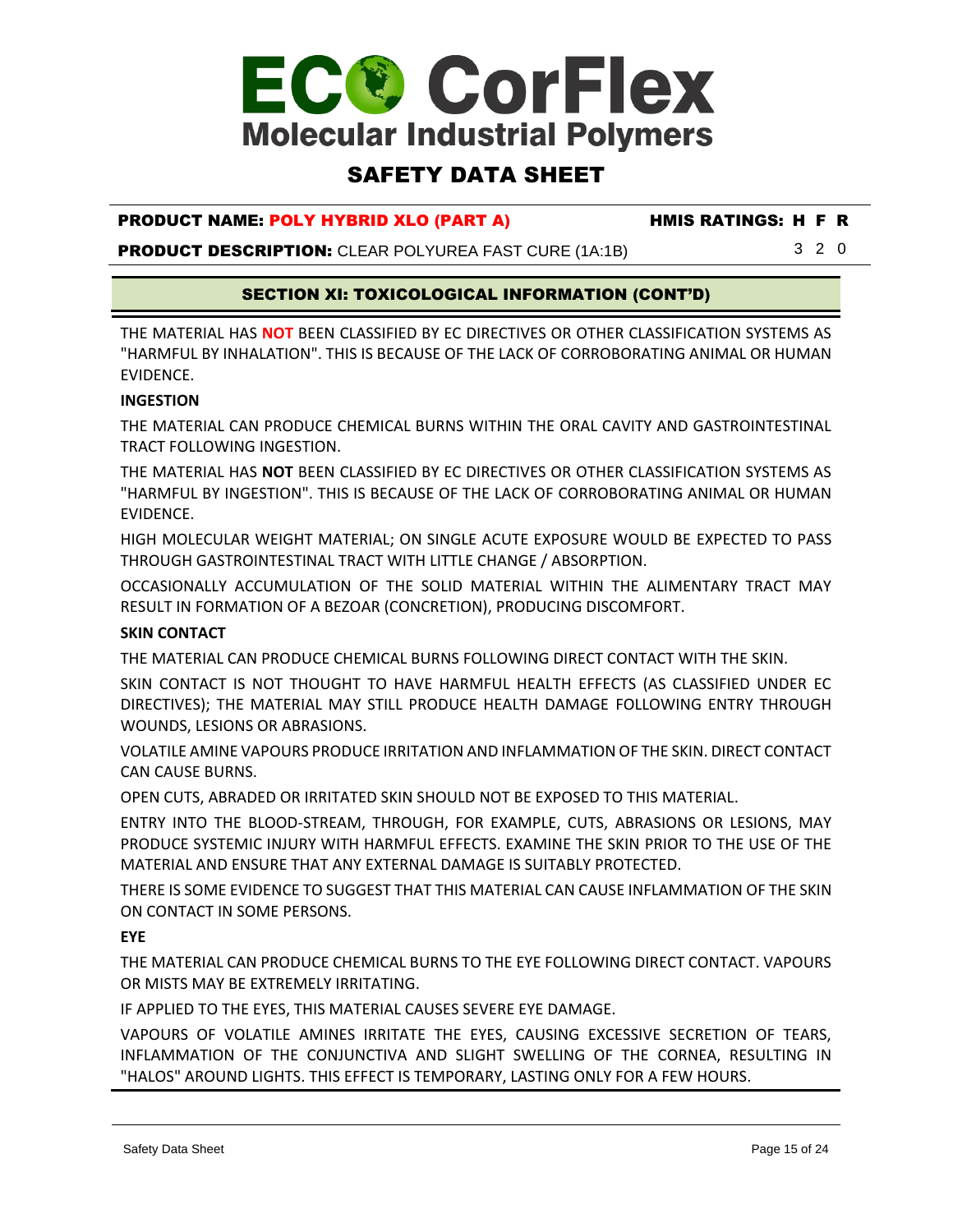### SAFETY DATA SHEET

#### PRODUCT NAME: POLY HYBRID XLO (PART A) HMIS RATINGS: H F R

**PRODUCT DESCRIPTION:** CLEAR POLYUREA FAST CURE (1A:1B) 3 2 0

#### SECTION XI: TOXICOLOGICAL INFORMATION (CONT'D)

#### **CHRONIC**

REPEATED OR PROLONGED EXPOSURE TO CORROSIVES MAY RESULT IN THE EROSION OF TEETH, INFLAMMATORY AND ULCERATIVE CHANGES IN THE MOUTH AND NECROSIS (RARELY) OF THE JAW. BRONCHIAL IRRITATION, WITH COUGH, AND FREQUENT ATTACKS OF BRONCHIAL PNEUMONIA MAY ENSUE.

LONG-TERM EXPOSURE TO RESPIRATORY IRRITANTS MAY RESULT IN AIRWAYS DISEASE, INVOLVING DIFFICULTY BREATHING AND RELATED WHOLE-BODY PROBLEMS.

SKIN CONTACT WITH THE MATERIAL IS MORE LIKELY TO CAUSE A SENSITISATION REACTION IN SOME PERSONS COMPARED TO THE GENERAL POPULATION.

SUBSTANCE ACCUMULATION, IN THE HUMAN BODY, MAY OCCUR AND MAY CAUSE SOME CONCERN FOLLOWING REPEATED OR LONG-TERM OCCUPATIONAL EXPOSURE.

THERE HAS BEEN SOME CONCERN THAT THIS MATERIAL CAN CAUSE CANCER OR MUTATIONS BUT THERE IS NOT ENOUGH DATA TO MAKE AN ASSESSMENT.

| Poly Hybrid XLO Fast Cure                   | <b>TOXICITY</b>                                                                                                                                                                                                                 | <b>IRRITATION</b>           |  |
|---------------------------------------------|---------------------------------------------------------------------------------------------------------------------------------------------------------------------------------------------------------------------------------|-----------------------------|--|
|                                             | <b>Not Available</b>                                                                                                                                                                                                            | Not Available               |  |
|                                             | <b>TOXICITY</b>                                                                                                                                                                                                                 | <b>IRRITATION</b>           |  |
| aspartic acid,                              | dermal (rat) LD50: >2000 mg/kg[1]                                                                                                                                                                                               | Eye: Mild                   |  |
| N,N'-(methylenedicyclohexanediyl)bis-,ester | Inhalation(Rat) LC50; $>4.224$ mg/L4h <sup>[1]</sup>                                                                                                                                                                            | Skin: Moderate              |  |
|                                             | Oral(Rat) LD50; >2000 mg/kg[1]                                                                                                                                                                                                  |                             |  |
|                                             | <b>TOXICITY</b>                                                                                                                                                                                                                 | <b>IRRITATION</b>           |  |
| aspartic acid,                              | dermal (rat) LD50: >2000 mg/kg[1]                                                                                                                                                                                               | Eye: Mild                   |  |
| N,N'-(methylenedicyclohexanediyl)bis-,ester | Inhalation(Rat) LC50; $>4.224$ mg/L4h <sup>[1]</sup>                                                                                                                                                                            | Skin: Moderate              |  |
|                                             | Oral(Rat) LD50; >2000 mg/kg[1]                                                                                                                                                                                                  |                             |  |
| $bis(1,2,2,6,6-pentament)$                  | <b>TOXICITY</b>                                                                                                                                                                                                                 | <b>IRRITATION</b>           |  |
| 4-piperidyl)sebacate                        | Oral(Rat) LD50: 2369-3920 mg/kg <sup>[2]</sup>                                                                                                                                                                                  | Not Available               |  |
|                                             | <b>TOXICITY</b>                                                                                                                                                                                                                 | <b>IRRITATION</b>           |  |
| Latent aliphatic polyamine                  | dermal (rat) LD50: >5000 mg/kg[1]                                                                                                                                                                                               | Skin (rabbit) 4h: CORROSIVE |  |
|                                             | Oral(Rat) LD50; 4150 mg/kg[1]                                                                                                                                                                                                   |                             |  |
| Legend:                                     | 1. Value obtained from Europe ECHA Registered Substances - Acute toxicity 2.* Value obtained from manufacturer's SDS. Unless otherwise<br>specified data extracted from RTECS - Register of Toxic Effect of chemical Substances |                             |  |
|                                             |                                                                                                                                                                                                                                 |                             |  |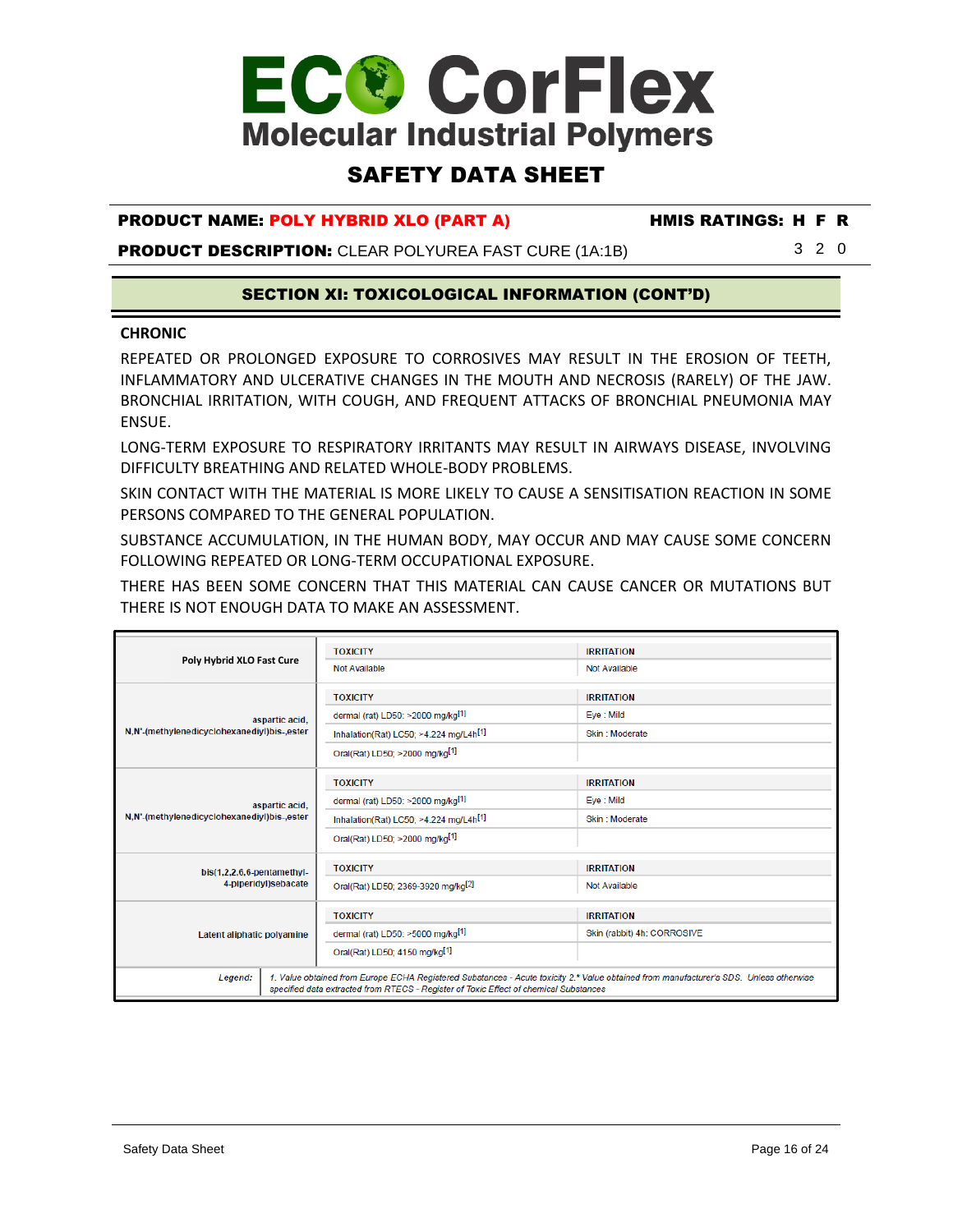## SAFETY DATA SHEET

#### PRODUCT NAME: POLY HYBRID XLO (PART A) HMIS RATINGS: H F R

**PRODUCT DESCRIPTION:** CLEAR POLYUREA FAST CURE (1A:1B) 3 2 0

#### SECTION XI: TOXICOLOGICAL INFORMATION (CONT'D)

| Poly Hybrid XLO Fast Cure                                                                                                                                                                   | Overexposure to most of these materials may cause adverse health effects.<br>Many amine-based compounds can cause release of histamines, which, in turn, can trigger allergic and other                                                                                                                                                                                                                                                                                                                                                                                                                                                                                                                                                                                                                                                                                                                                                                                                                                                                                                                                                                                                                                                                                                                                                                                                                                                                                                                                                                                                                                                                                                                                                                                                                                                                                                                                                                                                                                                                                                                                                                                                                                                                                     |
|---------------------------------------------------------------------------------------------------------------------------------------------------------------------------------------------|-----------------------------------------------------------------------------------------------------------------------------------------------------------------------------------------------------------------------------------------------------------------------------------------------------------------------------------------------------------------------------------------------------------------------------------------------------------------------------------------------------------------------------------------------------------------------------------------------------------------------------------------------------------------------------------------------------------------------------------------------------------------------------------------------------------------------------------------------------------------------------------------------------------------------------------------------------------------------------------------------------------------------------------------------------------------------------------------------------------------------------------------------------------------------------------------------------------------------------------------------------------------------------------------------------------------------------------------------------------------------------------------------------------------------------------------------------------------------------------------------------------------------------------------------------------------------------------------------------------------------------------------------------------------------------------------------------------------------------------------------------------------------------------------------------------------------------------------------------------------------------------------------------------------------------------------------------------------------------------------------------------------------------------------------------------------------------------------------------------------------------------------------------------------------------------------------------------------------------------------------------------------------------|
|                                                                                                                                                                                             | physiological effects, including constriction of the bronchi or asthma and inflammation of the cavity of the nose.<br>Whole-body symptoms include headache, nausea, faintness, anxiety, a decrease in blood pressure, rapid heartbeat,<br>itching, reddening of the skin, urticaria (hives) and swelling of the face, which are usually transient.<br>There are generally four routes of possible or potential exposure: inhalation, skin contact, eye contact, and swallowing.<br>Inhalation: Inhaling vapours may result in moderate to severe irritation of the tissues of the nose and throat and can<br>irritate the lungs.                                                                                                                                                                                                                                                                                                                                                                                                                                                                                                                                                                                                                                                                                                                                                                                                                                                                                                                                                                                                                                                                                                                                                                                                                                                                                                                                                                                                                                                                                                                                                                                                                                            |
| <b>ASPARTIC ACID.</b><br>N,N'-(METHYLENEDICYCLOHEXANEDIYL)BIS-,ESTER                                                                                                                        | for similar substance CAS 136210-10-32-7:<br>Exogenous allergic alveolitis is induced essentially by allergen specific immune-complexes of the IgG type;<br>cell-mediated reactions (T lymphocytes) may be involved. Such allergy is of the delayed type with onset up to four hours<br>following exposure.                                                                                                                                                                                                                                                                                                                                                                                                                                                                                                                                                                                                                                                                                                                                                                                                                                                                                                                                                                                                                                                                                                                                                                                                                                                                                                                                                                                                                                                                                                                                                                                                                                                                                                                                                                                                                                                                                                                                                                 |
| <b>LATENT ALIPHATIC POLYAMINE</b>                                                                                                                                                           | The material may be irritating to the eye, with prolonged contact causing inflammation. Repeated or prolonged exposure<br>to irritants may produce conjunctivitis.<br>The material may produce respiratory tract irritation, and result in damage to the lung including reduced lung function.<br>The material may cause skin irritation after prolonged or repeated exposure and may produce on contact skin redness,<br>swelling, the production of vesicles, scaling and thickening of the skin.                                                                                                                                                                                                                                                                                                                                                                                                                                                                                                                                                                                                                                                                                                                                                                                                                                                                                                                                                                                                                                                                                                                                                                                                                                                                                                                                                                                                                                                                                                                                                                                                                                                                                                                                                                         |
| Polyurea 5100 "A" Fast Cure & LATENT ALIPHATIC<br><b>POLYAMINE</b>                                                                                                                          | Asthma-like symptoms may continue for months or even years after exposure to the material ends. This may be due to<br>a non-allergic condition known as reactive airways dysfunction syndrome (RADS) which can occur after exposure to<br>high levels of highly irritating compound.                                                                                                                                                                                                                                                                                                                                                                                                                                                                                                                                                                                                                                                                                                                                                                                                                                                                                                                                                                                                                                                                                                                                                                                                                                                                                                                                                                                                                                                                                                                                                                                                                                                                                                                                                                                                                                                                                                                                                                                        |
| Polyurea 5100 "A" Fast Cure & ASPARTIC ACID,<br>N,N'-(METHYLENEDICYCLOHEXANEDIYL)BIS-,ESTER<br>& BIS(1,2,2,6,6-PENTAMETHYL-<br>4-PIPERIDYL) SEBACATE & LATENT ALIPHATIC<br><b>POLYAMINE</b> | The following information refers to contact allergens as a group and may not be specific to this product.<br>Contact allergies quickly manifest themselves as contact eczema, more rarely as urticaria or Quincke's oedema. The<br>pathogenesis of contact eczema involves a cell-mediated (T lymphocytes) immune reaction of the delayed type.                                                                                                                                                                                                                                                                                                                                                                                                                                                                                                                                                                                                                                                                                                                                                                                                                                                                                                                                                                                                                                                                                                                                                                                                                                                                                                                                                                                                                                                                                                                                                                                                                                                                                                                                                                                                                                                                                                                             |
| <b>ASPARTIC ACID.</b><br>N,N'-(METHYLENEDICYCLOHEXANEDIYL)BIS-,ESTER                                                                                                                        | Evidence of sensitisation (adjuvant test) * After the first challenge very mild to clearly visible skin reddening was<br>observed in 85% of the test substance animals. After the second challenge, very mild to clearly visible skin reddening<br>was observed in 50% and 35% of the test substance animals challenged with 25% and 12% test substance respectively.<br>Rat repeat dose oral toxicity - 29 days NOAEL 1000 mg/kg/day * Genotoxicity ? bacterial reverse mutation non<br>mutagenic * Genotoxicity ? in vitro not determined * Genotoxicity ? in vivo erythrocyte micronucleus test non clastogenic<br>* The notified chemical is considered to be of low acute toxicity via the oral, dermal and inhalation routes. Irritation and<br>Sensitisation. The material is considered to be a slight skin and eye irritant and mild respiratory irritant and a skin<br>sensitiser. As skin reactions were observed in 85% of animals at a concentration of 50%, the substance is considered to<br>be a strong sensitiser. Repeated Dose Toxicity. In a 28 day study in rats, the No Observed Adverse Effect Level<br>(NOAEL) was established as 1000 mg/kg bw/day based on the absence of adverse treatment related effects.<br>Mutagenicity. The material was negative in an Ames test and an in vivo erythrocyte micronucleus test. The substance is<br>not considered to be mutagenic. Neurotoxicity: In the in vivo mouse erythrocyte micronucleus test, following<br>intraperitoneal administration of a fairly high dose (5345 mg/kg bw) some evidence of non-specific neurological<br>impairment was seen. However, this was not observed in any of the tests conducted on any other species and could<br>either be species-specific or an expression of generalised toxicity induced at high doses, as opposed to specific<br>neurotoxicity. * NICNAS Report<br>Allergic reactions involving the respiratory tract are usually due to interactions between IgE antibodies and allergens and<br>occur rapidly. Allergic potential of the allergen and period of exposure often determine the severity of symptoms.<br>Attention should be paid to atopic diathesis, characterised by increased susceptibility to nasal inflammation, asthma and<br>eczema. |

| <b>Acute Toxicity</b>                       | ×            | Carcinogenicity                 | $\boldsymbol{\mathsf{x}}$                                                                                                                                   |
|---------------------------------------------|--------------|---------------------------------|-------------------------------------------------------------------------------------------------------------------------------------------------------------|
| <b>Skin Irritation/Corrosion</b>            | $\checkmark$ | <b>Reproductivity</b>           | $\boldsymbol{\mathsf{x}}$                                                                                                                                   |
| <b>Serious Eye Damage/Irritation</b>        | $\checkmark$ | <b>STOT - Single Exposure</b>   | $\boldsymbol{\mathsf{x}}$                                                                                                                                   |
| <b>Respiratory or Skin</b><br>sensitisation | $\checkmark$ | <b>STOT - Repeated Exposure</b> | $\boldsymbol{\mathsf{x}}$                                                                                                                                   |
| <b>Mutagenicity</b>                         | ×            | <b>Aspiration Hazard</b>        | $\boldsymbol{\mathsf{x}}$                                                                                                                                   |
|                                             |              | Legend:                         | $\blacktriangleright$ - Data either not available or does not fill the criteria for classification<br>$\rightarrow$ - Data available to make classification |
|                                             |              |                                 |                                                                                                                                                             |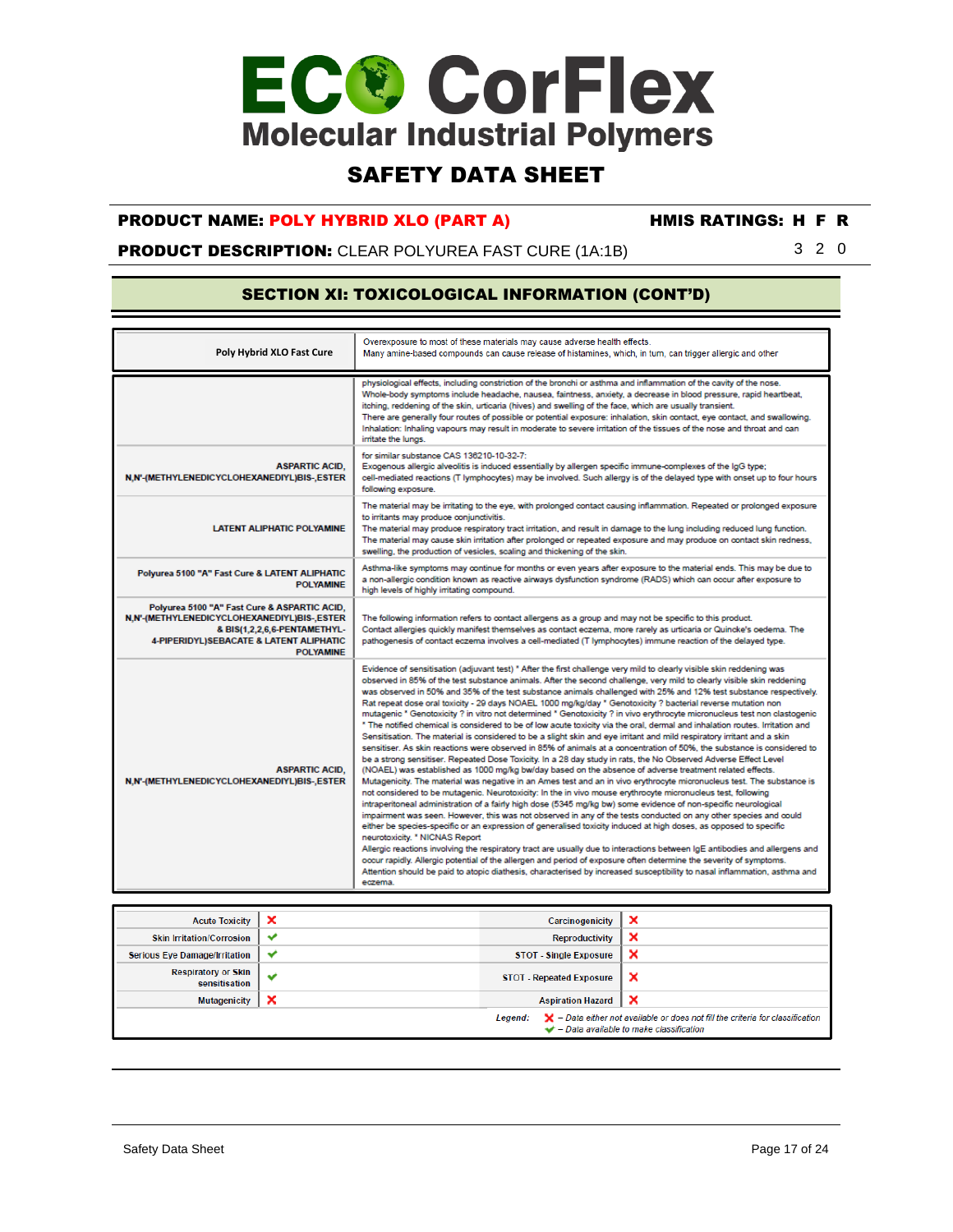### SAFETY DATA SHEET

#### PRODUCT NAME: POLY HYBRID XLO (PART A) HMIS RATINGS: H F R

#### **PRODUCT DESCRIPTION:** CLEAR POLYUREA FAST CURE (1A:1B) 3 2 0

#### SECTION XII: ECOLOGICAL INFORMATION

| <b>SECTION 12 Ecological information</b>                                                                                                                                                                                                                                                                   |                |                                                                                  |                                                                                                                                                                                                                                                                                                                                                                                                                                                                                                                                                                                                                                                        |                               |                      |                         |
|------------------------------------------------------------------------------------------------------------------------------------------------------------------------------------------------------------------------------------------------------------------------------------------------------------|----------------|----------------------------------------------------------------------------------|--------------------------------------------------------------------------------------------------------------------------------------------------------------------------------------------------------------------------------------------------------------------------------------------------------------------------------------------------------------------------------------------------------------------------------------------------------------------------------------------------------------------------------------------------------------------------------------------------------------------------------------------------------|-------------------------------|----------------------|-------------------------|
| <b>Toxicity</b>                                                                                                                                                                                                                                                                                            |                |                                                                                  |                                                                                                                                                                                                                                                                                                                                                                                                                                                                                                                                                                                                                                                        |                               |                      |                         |
|                                                                                                                                                                                                                                                                                                            |                | <b>Endpoint</b>                                                                  | <b>Test Duration (hr)</b>                                                                                                                                                                                                                                                                                                                                                                                                                                                                                                                                                                                                                              | <b>Species</b>                | Value                | <b>Source</b>           |
| Poly Hybrid XLO Fast Cure                                                                                                                                                                                                                                                                                  |                | <b>Not</b><br>Available                                                          | <b>Not Available</b>                                                                                                                                                                                                                                                                                                                                                                                                                                                                                                                                                                                                                                   | Not Available                 | Not<br>Available     | <b>Not</b><br>Available |
|                                                                                                                                                                                                                                                                                                            |                | Endpoint                                                                         | <b>Test Duration (hr)</b>                                                                                                                                                                                                                                                                                                                                                                                                                                                                                                                                                                                                                              | <b>Species</b>                | Value                | <b>Source</b>           |
|                                                                                                                                                                                                                                                                                                            |                | NOEC(ECx)                                                                        | 504h                                                                                                                                                                                                                                                                                                                                                                                                                                                                                                                                                                                                                                                   | Crustacea                     | $0.013$ mg/l         | 2                       |
| N,N'-(methylenedicyclohexanediyl)bis-,ester                                                                                                                                                                                                                                                                | aspartic acid, | <b>EC50</b>                                                                      | 72h                                                                                                                                                                                                                                                                                                                                                                                                                                                                                                                                                                                                                                                    | Algae or other aquatic plants | 34 <sub>ma</sub>     | $\overline{2}$          |
|                                                                                                                                                                                                                                                                                                            |                | <b>EC50</b>                                                                      | 48h                                                                                                                                                                                                                                                                                                                                                                                                                                                                                                                                                                                                                                                    | Crustacea                     | 88.6mg/l             | $\overline{2}$          |
|                                                                                                                                                                                                                                                                                                            |                | <b>LC50</b>                                                                      | 96h                                                                                                                                                                                                                                                                                                                                                                                                                                                                                                                                                                                                                                                    | Fish                          | 66mg/l               | $\overline{2}$          |
|                                                                                                                                                                                                                                                                                                            |                | <b>Endpoint</b>                                                                  | <b>Test Duration (hr)</b>                                                                                                                                                                                                                                                                                                                                                                                                                                                                                                                                                                                                                              | <b>Species</b>                | Value                | <b>Source</b>           |
|                                                                                                                                                                                                                                                                                                            |                | NOEC(ECx)                                                                        | 504h                                                                                                                                                                                                                                                                                                                                                                                                                                                                                                                                                                                                                                                   | Crustacea                     | $0.013$ mg/l         | 2                       |
|                                                                                                                                                                                                                                                                                                            | aspartic acid, | <b>EC50</b>                                                                      | 72h                                                                                                                                                                                                                                                                                                                                                                                                                                                                                                                                                                                                                                                    | Algae or other aquatic plants | 34 <sub>mg</sub>     | $\overline{2}$          |
| N,N'-(methylenedicyclohexanediyl)bis-,ester                                                                                                                                                                                                                                                                |                | <b>EC50</b>                                                                      | 48h                                                                                                                                                                                                                                                                                                                                                                                                                                                                                                                                                                                                                                                    | Crustacea                     | 88.6mg/l             | 2                       |
|                                                                                                                                                                                                                                                                                                            |                | <b>LC50</b>                                                                      | 96h                                                                                                                                                                                                                                                                                                                                                                                                                                                                                                                                                                                                                                                    | Fish                          | 66mg/l               | $\overline{2}$          |
|                                                                                                                                                                                                                                                                                                            |                | <b>Endpoint</b>                                                                  | <b>Test Duration (hr)</b>                                                                                                                                                                                                                                                                                                                                                                                                                                                                                                                                                                                                                              | <b>Species</b>                | Value                | <b>Source</b>           |
| $bis(1,2,2,6,6-pentament)$<br>4-piperidyl)sebacate                                                                                                                                                                                                                                                         |                | EC0(ECx)                                                                         | 24h                                                                                                                                                                                                                                                                                                                                                                                                                                                                                                                                                                                                                                                    | Crustacea                     | $<$ 10 $ma/$         | 1                       |
|                                                                                                                                                                                                                                                                                                            |                | <b>LC50</b>                                                                      | 96h                                                                                                                                                                                                                                                                                                                                                                                                                                                                                                                                                                                                                                                    | Fish                          | $0.34$ mg/l          | $\mathbf 1$             |
|                                                                                                                                                                                                                                                                                                            |                |                                                                                  |                                                                                                                                                                                                                                                                                                                                                                                                                                                                                                                                                                                                                                                        |                               |                      |                         |
|                                                                                                                                                                                                                                                                                                            |                | <b>Endpoint</b>                                                                  | <b>Test Duration (hr)</b>                                                                                                                                                                                                                                                                                                                                                                                                                                                                                                                                                                                                                              | <b>Species</b>                | <b>Value</b>         | <b>Source</b>           |
|                                                                                                                                                                                                                                                                                                            |                | NOEC(ECx)                                                                        | 48h                                                                                                                                                                                                                                                                                                                                                                                                                                                                                                                                                                                                                                                    | Crustacea                     | 7.5 <sub>mq</sub> /l | $\overline{2}$          |
| Latent aliphatic polyamine                                                                                                                                                                                                                                                                                 |                | <b>EC50</b>                                                                      | 72h                                                                                                                                                                                                                                                                                                                                                                                                                                                                                                                                                                                                                                                    | Algae or other aquatic plants | 9.6mg/l              | $\overline{2}$          |
|                                                                                                                                                                                                                                                                                                            |                | <b>EC50</b>                                                                      | 48h                                                                                                                                                                                                                                                                                                                                                                                                                                                                                                                                                                                                                                                    | Crustacea                     | 14.7mg/l             | $\overline{2}$          |
|                                                                                                                                                                                                                                                                                                            |                | <b>LC50</b>                                                                      | 96h                                                                                                                                                                                                                                                                                                                                                                                                                                                                                                                                                                                                                                                    | Fish                          | $>53.7$ mg/l         | $\overline{2}$          |
| Legend:                                                                                                                                                                                                                                                                                                    |                |                                                                                  | Extracted from 1. IUCLID Toxicity Data 2. Europe ECHA Registered Substances - Ecotoxicological Information - Aquatic Toxicity 3. EPIWIN Suite<br>V3.12 (QSAR) - Aquatic Toxicity Data (Estimated) 4. US EPA, Ecotox database - Aquatic Toxicity Data 5. ECETOC Aquatic Hazard Assessment<br>Data 6. NITE (Japan) - Bioconcentration Data 7. METI (Japan) - Bioconcentration Data 8. Vendor Data                                                                                                                                                                                                                                                        |                               |                      |                         |
| Harmful to aquatic organisms, may cause long-term adverse effects in the aquatic environment.<br>of equipment wash-waters.<br>High MW polymers are expected:<br>to have low vapour pressure and are not expected to undergo volatilization.<br>to adsorb strongly to soil and sediment<br>exceptions exist |                | Prevent, by any means available, spillage from entering drains or water courses. | Do NOT allow product to come in contact with surface waters or to intertidal areas below the mean high water mark. Do not contaminate water when cleaning equipment or disposing<br>For high molecular weight synthetic polymers: (according to the Sustainable Futures (SF) program (U.S. EPA 2005b; U.S. EPA 2012c) polymer assessment guidance.)<br>to be non-biodegradable (not anticipated to be assimilated by microorganisms.- therefore, biodegradation is not expected to be an important removal process. However many<br>High MW polymers are not expected to undergo removal by other degradative processes under environmental conditions |                               |                      |                         |

DO NOT discharge into sewer or waterways.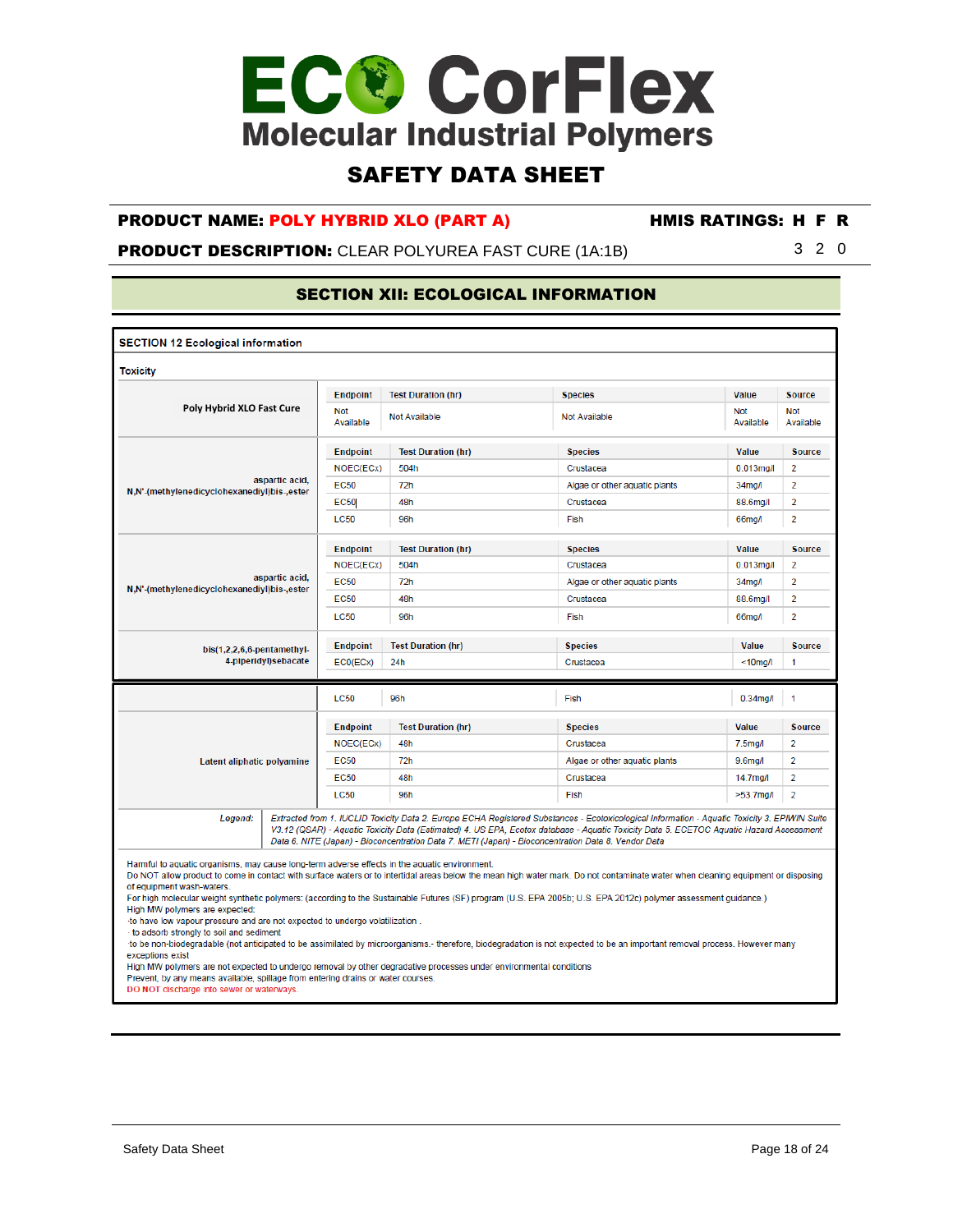### SAFETY DATA SHEET

#### PRODUCT NAME: POLY HYBRID XLO (PART A) HMIS RATINGS: H F R

**PRODUCT DESCRIPTION:** CLEAR POLYUREA FAST CURE (1A:1B) 3 2 0

#### SECTION XII: ECOLOGICAL INFORMATION (CONT'D)

| <b>Persistence and degradability</b> |                                                                                |                         |  |
|--------------------------------------|--------------------------------------------------------------------------------|-------------------------|--|
| Ingredient                           | Persistence: Water/Soil                                                        | <b>Persistence: Air</b> |  |
|                                      | No Data available for all ingredients<br>No Data available for all ingredients |                         |  |
| <b>Bioaccumulative potential</b>     |                                                                                |                         |  |
| Ingredient                           | <b>Bioaccumulation</b>                                                         |                         |  |
|                                      | No Data available for all ingredients                                          |                         |  |
| <b>Mobility in soil</b>              |                                                                                |                         |  |
| Ingredient                           | <b>Mobility</b>                                                                |                         |  |
|                                      | No Data available for all ingredients                                          |                         |  |

#### SECTION XIII: DISPOSAL CONSIDERATIONS

#### **WASTE TREATMENT METHODS**

#### **PRODUCT / PACKAGING DISPOSAL**

CONTAINERS MAY STILL PRESENT A CHEMICAL HAZARD/ DANGER WHEN EMPTY.

RETURN TO SUPPLIER FOR REUSE/ RECYCLING IF POSSIBLE.

LEGISLATION ADDRESSING WASTE DISPOSAL REQUIREMENTS MAY DIFFER BY COUNTRY, STATE AND/ OR TERRITORY. EACH USER MUST REFER TO LAWS OPERATING IN THEIR AREA.

DO NOT ALLOW WASH WATER FROM CLEANING OR PROCESS EQUIPMENT TO ENTER DRAINS.

IT MAY BE NECESSARY TO COLLECT ALL WASH WATER FOR TREATMENT BEFORE DISPOSAL.

RECYCLE WHEREVER POSSIBLE.

CONSULT MANUFACTURER FOR RECYCLING OPTIONS OR CONSULT LOCAL OR REGIONAL WASTE MANAGEMENT AUTHORITY FOR DISPOSAL IF NO SUITABLE TREATMENT OR DISPOSAL FACILITY CAN BE IDENTIFIED.

#### SECTION XIV: TRANSPORT INFORMATION

| <b>Labels Required</b> |  |
|------------------------|--|
|                        |  |
| Marine Pollutant   NO  |  |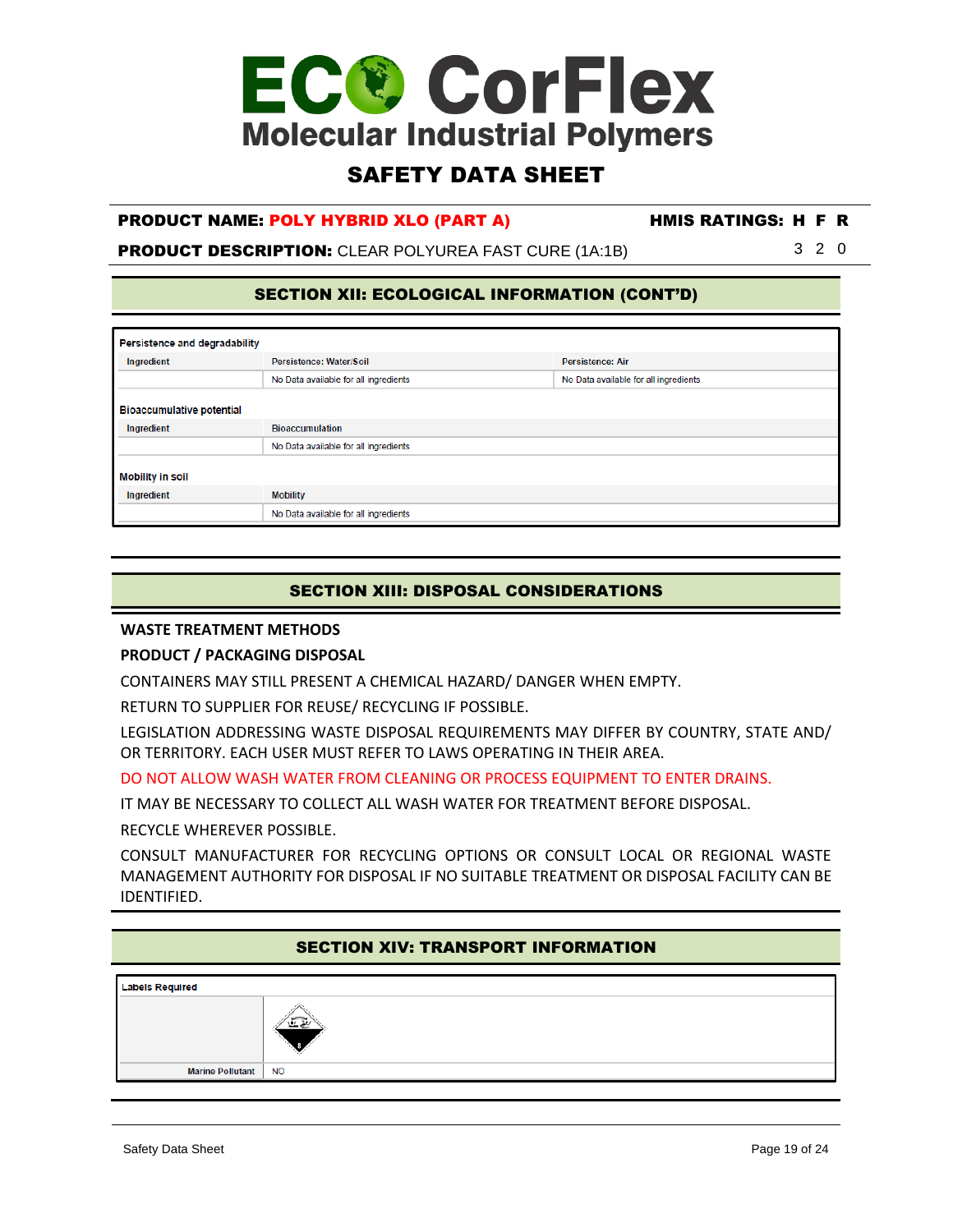### SAFETY DATA SHEET

#### PRODUCT NAME: POLY HYBRID XLO (PART A) HMIS RATINGS: H F R

### **PRODUCT DESCRIPTION:** CLEAR POLYUREA FAST CURE (1A:1B) 3 2 0

#### SECTION XIV: TRANSPORT INFORMATION (CONT'D)

| Land transport (DOT)              |                                                                           |                                                                |         |  |
|-----------------------------------|---------------------------------------------------------------------------|----------------------------------------------------------------|---------|--|
| <b>UN number</b>                  | 2735                                                                      |                                                                |         |  |
| UN proper shipping name           |                                                                           | Amines, liquid, corrosive, n.o.s(contains aliphatic polyamine) |         |  |
|                                   | 8<br>Class                                                                |                                                                |         |  |
| <b>Transport hazard class(es)</b> | Not Applicable<br><b>Subrisk</b>                                          |                                                                |         |  |
| Packing group                     | $\mathbf{III}$                                                            |                                                                |         |  |
| <b>Environmental hazard</b>       | Not Applicable                                                            |                                                                |         |  |
|                                   |                                                                           |                                                                |         |  |
|                                   | <b>Hazard Label</b>                                                       | 8                                                              |         |  |
| Special precautions for user      | Special provisions                                                        | IB3, T7, TP1, TP28                                             |         |  |
|                                   |                                                                           |                                                                |         |  |
| Air transport (ICAO-IATA / DGR)   |                                                                           |                                                                |         |  |
| <b>UN</b> number                  | 2735                                                                      |                                                                |         |  |
| <b>UN proper shipping name</b>    |                                                                           | Amines, liquid, corrosive, n.o.s(contains aliphatic polyamine) |         |  |
|                                   | <b>ICAO/IATA Class</b>                                                    | 8                                                              |         |  |
| <b>Transport hazard class(es)</b> | <b>ICAO / IATA Subrisk</b>                                                | Not Applicable                                                 |         |  |
|                                   | <b>ERG Code</b>                                                           | 8L                                                             |         |  |
| Packing group                     | III                                                                       |                                                                |         |  |
| <b>Environmental hazard</b>       | Not Applicable                                                            |                                                                |         |  |
|                                   |                                                                           |                                                                | A3 A803 |  |
|                                   | Special provisions                                                        |                                                                | 856     |  |
|                                   | Cargo Only Packing Instructions                                           |                                                                | 60 L    |  |
| Special precautions for user      | Cargo Only Maximum Qty / Pack<br>Passenger and Cargo Packing Instructions |                                                                | 852     |  |
|                                   | Passenger and Cargo Maximum Qty / Pack                                    |                                                                | 5 L     |  |
|                                   |                                                                           | Passenger and Cargo Limited Quantity Packing Instructions      | Y841    |  |
|                                   |                                                                           | Passenger and Cargo Limited Maximum Qty / Pack                 | 1 L     |  |
|                                   |                                                                           |                                                                |         |  |

| Sea transport (IMDG-Code / GGVSee) |                                                                                                               |  |  |
|------------------------------------|---------------------------------------------------------------------------------------------------------------|--|--|
| <b>UN number</b>                   | 2735                                                                                                          |  |  |
| UN proper shipping name            | AMINES, LIQUID, CORROSIVE, N.O.S. (contains aliphatic polyamine)                                              |  |  |
| <b>Transport hazard class(es)</b>  | 8<br><b>IMDG Class</b><br>Not Applicable<br><b>IMDG Subrisk</b>                                               |  |  |
| Packing group                      | Ш                                                                                                             |  |  |
| <b>Environmental hazard</b>        | Not Applicable                                                                                                |  |  |
| Special precautions for user       | $F-A$ , $S-B$<br><b>EMS Number</b><br><b>Special provisions</b><br>223 274<br>5L<br><b>Limited Quantities</b> |  |  |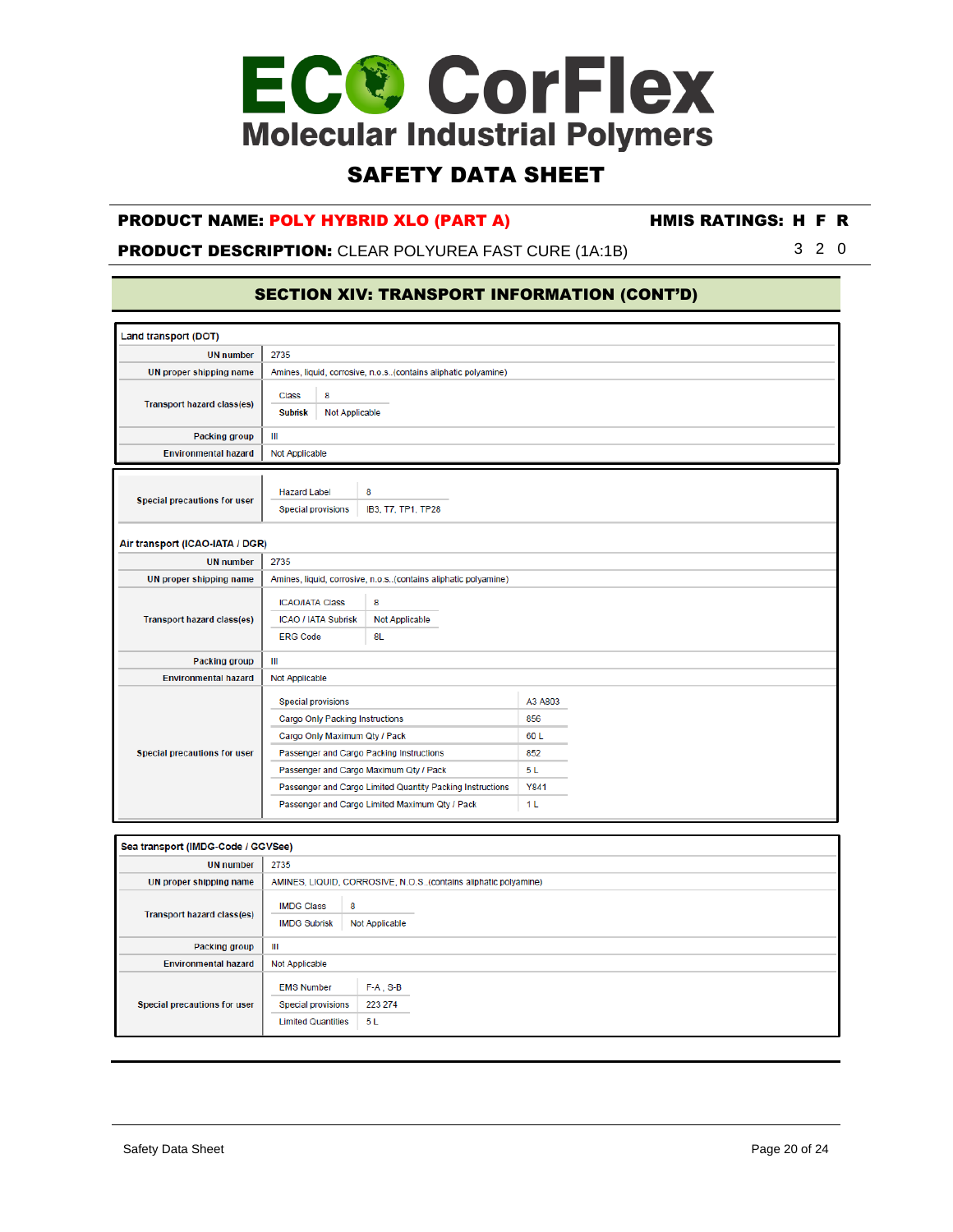### SAFETY DATA SHEET

#### PRODUCT NAME: POLY HYBRID XLO (PART A) HMIS RATINGS: H F R

### **PRODUCT DESCRIPTION:** CLEAR POLYUREA FAST CURE (1A:1B) 3 2 0

#### SECTION XIV: TRANSPORT INFORMATION (CONT'D)

| Transport in bulk according to Annex II of MARPOL and the IBC code     |                      |  |  |  |
|------------------------------------------------------------------------|----------------------|--|--|--|
| Not Applicable                                                         |                      |  |  |  |
| Transport in bulk in accordance with MARPOL Annex V and the IMSBC Code |                      |  |  |  |
| <b>Product name</b>                                                    | <b>Group</b>         |  |  |  |
| aspartic acid,<br>N,N'-(methylenedicyclohexanediyl)bis-,ester          | <b>Not Available</b> |  |  |  |
| aspartic acid.<br>N.N'-(methylenedicyclohexanediyl)bis-.ester          | <b>Not Available</b> |  |  |  |
| bis(1,2,2,6,6-pentamethyl-<br>4-piperidyl)sebacate                     | <b>Not Available</b> |  |  |  |
| Latent aliphatic polyamine                                             | <b>Not Available</b> |  |  |  |
|                                                                        |                      |  |  |  |
| Transport in bulk in accordance with the ICG Code                      |                      |  |  |  |
| <b>Product name</b>                                                    | <b>Ship Type</b>     |  |  |  |
| aspartic acid.<br>N.N'-(methylenedicyclohexanediyl)bis-.ester          | <b>Not Available</b> |  |  |  |
| aspartic acid.<br>N,N'-(methylenedicyclohexanediyl)bis-,ester          | <b>Not Available</b> |  |  |  |
| bis(1,2,2,6,6-pentamethyl-<br>4-piperidyl)sebacate                     | Not Available        |  |  |  |
| Latent aliphatic polyamine                                             | Not Available        |  |  |  |

#### SECTION XV: REGULATORY INFORMATION

| Safety, health and environmental regulations / legislation specific for the substance or mixture      |                                                                          |  |  |  |
|-------------------------------------------------------------------------------------------------------|--------------------------------------------------------------------------|--|--|--|
| aspartic acid, N,N'-(methylenedicyclohexanediyl)bis-,ester is found on the following regulatory lists |                                                                          |  |  |  |
| US Toxic Substances Control Act (TSCA) - Chemical Substance Inventory                                 | US TSCA Chemical Substance Inventory - Interim List of Active Substances |  |  |  |
| aspartic acid. N.N'-(methylenedicyclohexanediyl)bis-,ester is found on the following regulatory lists |                                                                          |  |  |  |
| US Toxic Substances Control Act (TSCA) - Chemical Substance Inventory                                 | US TSCA Chemical Substance Inventory - Interim List of Active Substances |  |  |  |
| bis(1,2,2,6,6-pentamethyl-4-piperidyl)sebacate is found on the following regulatory lists             |                                                                          |  |  |  |
| US Toxic Substances Control Act (TSCA) - Chemical Substance Inventory                                 | US TSCA Chemical Substance Inventory - Interim List of Active Substances |  |  |  |
| Latent aliphatic polyamine is found on the following regulatory lists                                 |                                                                          |  |  |  |
| US Toxic Substances Control Act (TSCA) - Chemical Substance Inventory                                 | US TSCA Chemical Substance Inventory - Interim List of Active Substances |  |  |  |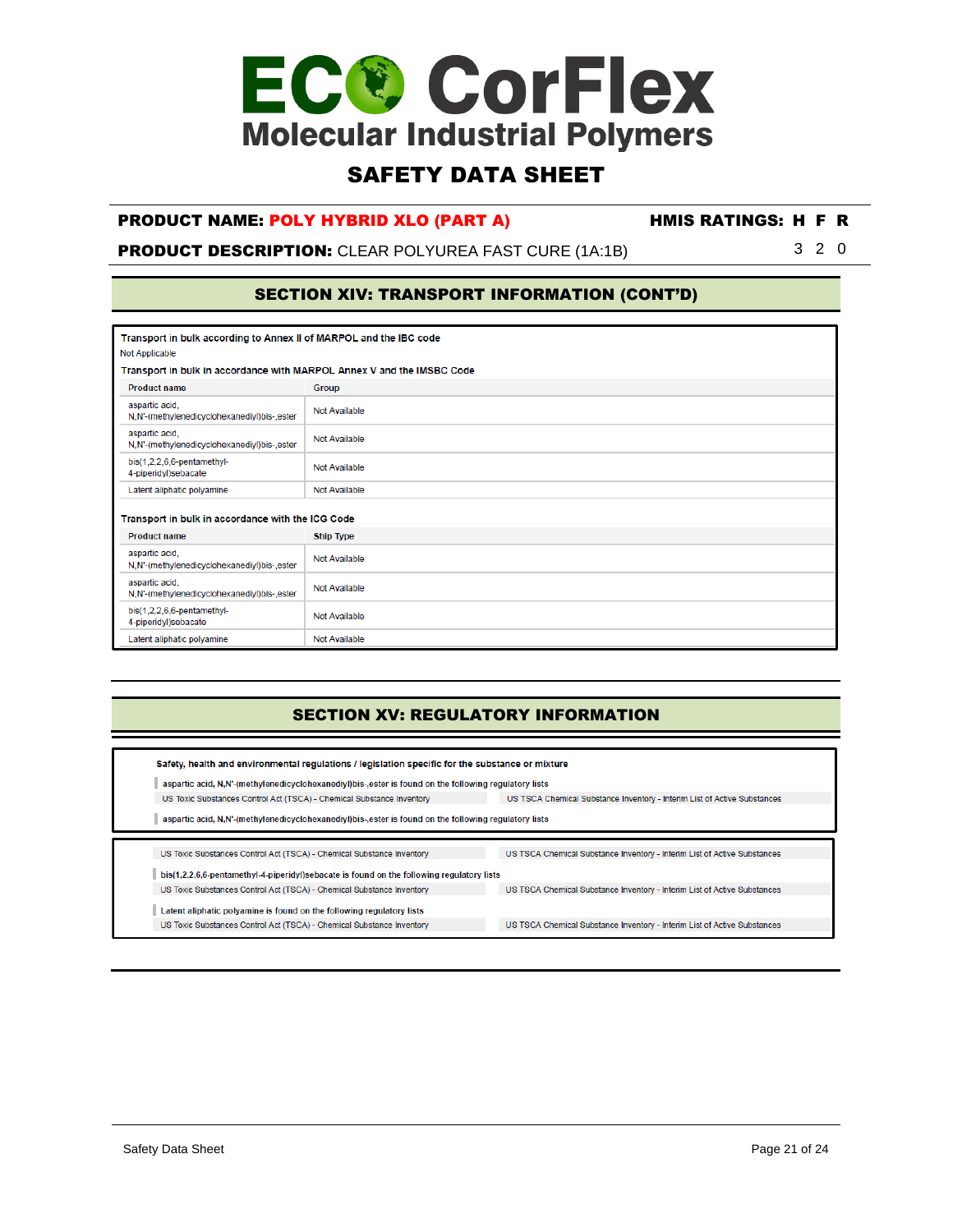### SAFETY DATA SHEET

#### PRODUCT NAME: POLY HYBRID XLO (PART A) HMIS RATINGS: H F R

### **PRODUCT DESCRIPTION:** CLEAR POLYUREA FAST CURE (1A:1B) 3 2 0

#### SECTION XV: REGULATORY INFORMATION (CONT'D)

| Superfund Amendments and Reauthorization Act of 1986 (SARA)  |           |
|--------------------------------------------------------------|-----------|
| Section 311/312 hazard categories                            |           |
| Flammable (Gases, Aerosols, Liquids, or Solids)              | Yes       |
| Gas under pressure                                           | No        |
| <b>Explosive</b>                                             | No        |
| Self-heating                                                 | No        |
| Pyrophoric (Liquid or Solid)                                 | No        |
| <b>Pyrophoric Gas</b>                                        | No        |
| Corrosive to metal                                           | Yes       |
| Oxidizer (Liquid, Solid or Gas)                              | No        |
| Organic Peroxide                                             | No        |
| Self-reactive                                                | No        |
| In contact with water emits flammable gas                    | No        |
| <b>Combustible Dust</b>                                      | No        |
| Carcinogenicity                                              | <b>No</b> |
| Acute toxicity (any route of exposure)                       | No        |
| Reproductive toxicity                                        | No        |
| Skin Corrosion or Irritation                                 | Yes       |
| Respiratory or Skin Sensitization                            | Yes       |
| Serious eye damage or eye irritation                         | Yes       |
| Specific target organ toxicity (single or repeated exposure) | No        |
| <b>Aspiration Hazard</b>                                     | No        |
| Germ cell mutagenicity                                       | No        |
| Simple Asphyxiant                                            | No        |
| Hazards Not Otherwise Classified                             | No        |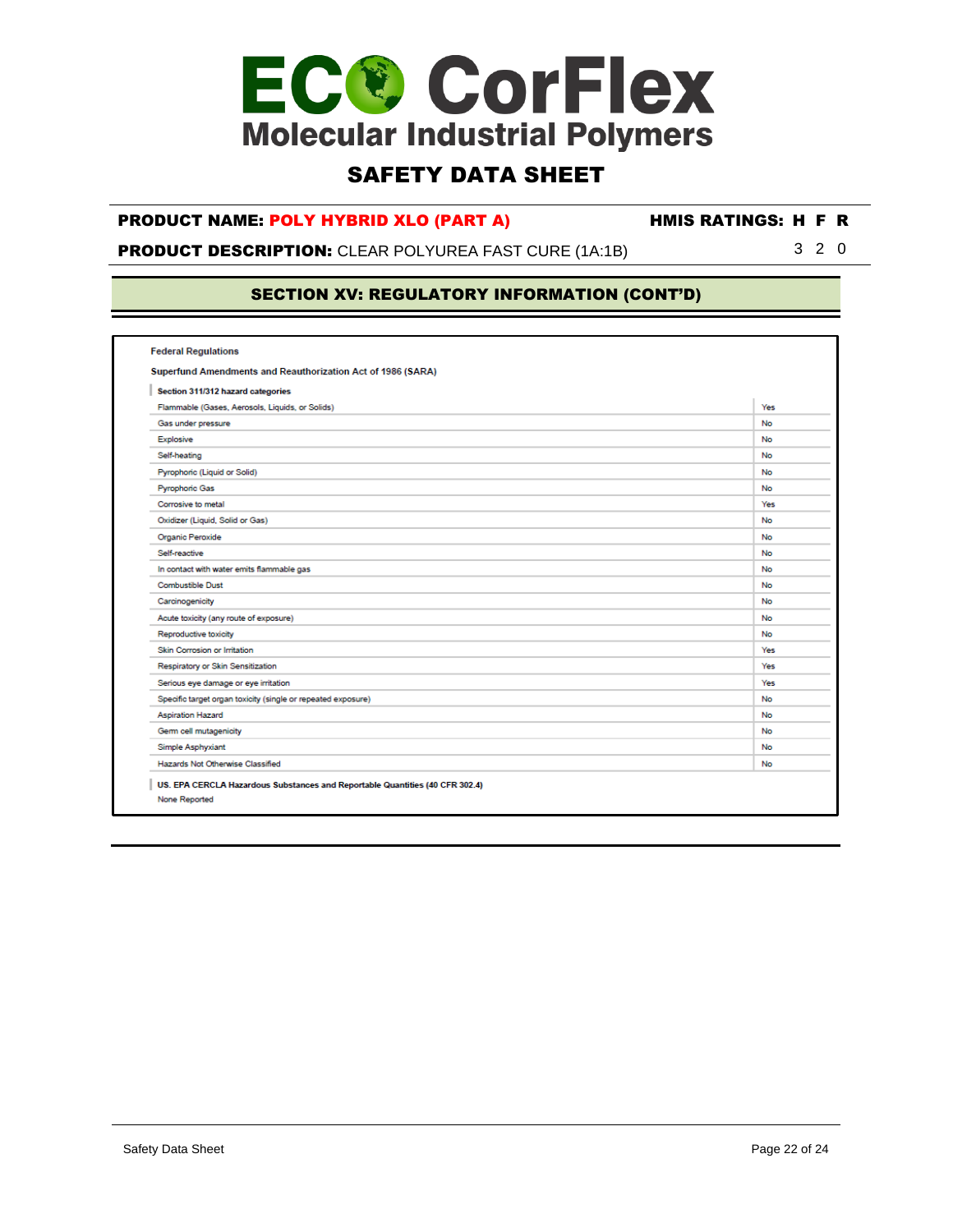### SAFETY DATA SHEET

#### PRODUCT NAME: POLY HYBRID XLO (PART A) HMIS RATINGS: H F R

**PRODUCT DESCRIPTION:** CLEAR POLYUREA FAST CURE (1A:1B) 3 2 0

#### SECTION XV: REGULATORY INFORMATION (CONT'D)

| <b>State Regulations</b><br><b>US. California Proposition 65</b> |                                                                                                                                                                                                             |
|------------------------------------------------------------------|-------------------------------------------------------------------------------------------------------------------------------------------------------------------------------------------------------------|
| None Reported                                                    |                                                                                                                                                                                                             |
|                                                                  |                                                                                                                                                                                                             |
| <b>National Inventory Status</b>                                 |                                                                                                                                                                                                             |
| <b>National Inventory</b>                                        | <b>Status</b>                                                                                                                                                                                               |
| Australia - AllC / Australia<br>Non-Industrial Use               | Yes                                                                                                                                                                                                         |
| Canada - DSL                                                     | Yes                                                                                                                                                                                                         |
| Canada - NDSL                                                    | No (aspartic acid, N,N'-(methylenedicyclohexanediyl)bis-,ester; aspartic acid, N,N'-(methylenedicyclohexanediyl)bis-,ester; bis(1,2,2,6,6-<br>pentamethyl-4-piperidyl)sebacate; Latent aliphatic polyamine) |
| China - IECSC                                                    | Yes                                                                                                                                                                                                         |
| Europe - EINEC / ELINCS / NLP                                    | No (aspartic acid, N,N'-(methylenedicyclohexanediyl)bis-,ester)                                                                                                                                             |
| Japan - ENCS                                                     | No (aspartic acid, N,N'-(methylenedicyclohexanediyl)bis-,ester; aspartic acid, N,N'-(methylenedicyclohexanediyl)bis-,ester)                                                                                 |
| Korea - KECI                                                     | Yes                                                                                                                                                                                                         |
| New Zealand - NZIoC                                              | Yes                                                                                                                                                                                                         |
| Philippines - PICCS                                              | No (aspartic acid, N,N'-(methylenedicyclohexanediyl)bis-,ester; aspartic acid, N,N'-(methylenedicyclohexanediyl)bis-,ester)                                                                                 |
| <b>USA - TSCA</b>                                                | Yes                                                                                                                                                                                                         |
| Taiwan - TCSI                                                    | Yes                                                                                                                                                                                                         |
| Mexico - INSQ                                                    | No (aspartic acid, N,N'-(methylenedicyclohexanediyl)bis-,ester, aspartic acid, N,N'-(methylenedicyclohexanediyl)bis-,ester; Latent aliphatic<br>polyamine)                                                  |
| Vietnam - NCI                                                    | Yes                                                                                                                                                                                                         |
| Russia - FBEPH                                                   | No (Latent aliphatic polyamine)                                                                                                                                                                             |
| Legend:                                                          | Yes = All CAS declared ingredients are on the inventory<br>No = One or more of the CAS listed ingredients are not on the inventory and are not exempt from listing(see specific ingredients in brackets)    |

#### SECTION XVI: OTHER INFORMATION

Other information

Classification of the preparation and its individual components has drawn on official and authoritative sources as well as independent review by the Chemwatch Classification committee using available literature references.

The SDS is a Hazard Communication tool and should be used to assist in the Risk Assessment. Many factors determine whether the reported Hazards are Risks in the workplace or other settings.